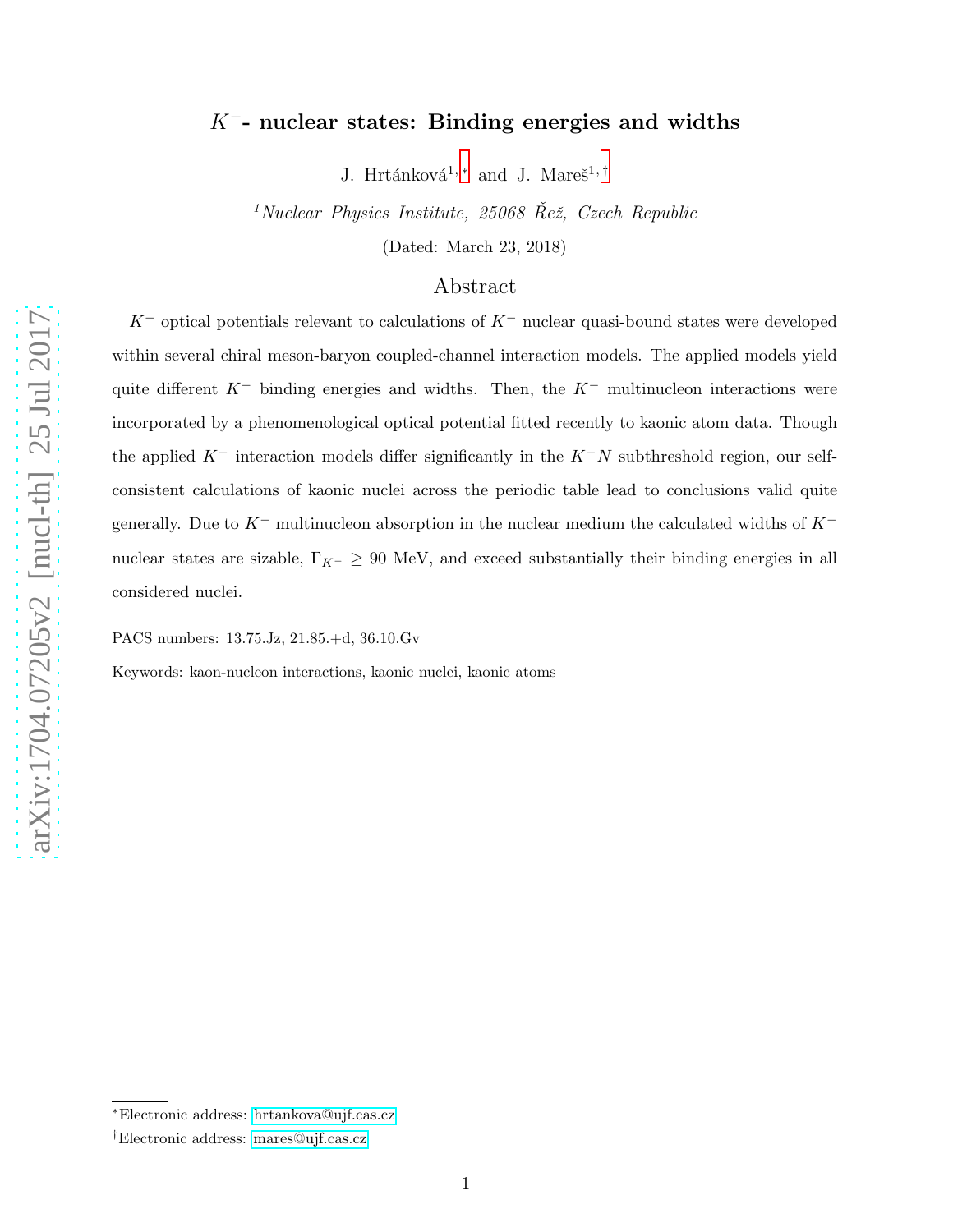#### I. INTRODUCTION

The near-threshold  $\bar{K}N$  attraction seems to be strong enough to bind the antikaon in the nuclear medium and form a kaonic nucleus [\[1](#page-21-0)[–4\]](#page-22-0). However, strong absorption of  $K^-$  in nuclear matter, as well as in-medium modifications and distinct energy dependence of the  $K^-N$  scattering amplitudes attributed to the  $\Lambda(1405)$  resonance could call this presumption into question and thus have to be carefully accounted for in relevant calculations.

Unique information allowing us to fix the  $K^-p$  interaction at and above threshold is provided by low-energy  $\bar{K}N$  scattering data (summarized e.g. in Ref. [\[5\]](#page-22-1)), threshold branching ratios [\[6](#page-22-2)], and in particular, strong interaction energy shift and width of kaonic hydrogen atom [\[7\]](#page-22-3). The  $K^-\pi$  interaction is much poorly determined due to the lack of sufficiently accurate data. Considerably less is known about the  $K^-N$  interaction below threshold. Information about the subthreshold interaction of  $K^-$  with nucleons comes from the analyses of  $\pi\Sigma$  spectra in the region of  $\Lambda(1405)$  and especially from the measurement of energy shifts and widths of  $K^-$  atomic states throughout the periodic table [\[8,](#page-22-4) [9\]](#page-22-5).

The theoretical description of the  $K^-N$  interaction is currently provided by chirallymotivated meson-baryon interaction models. Parameters of these models are tuned to reproduce the above low-energy  $K^-N$  observables. In the present study, the free-space  $K^-N$ scattering amplitudes derived within various chiral SU(3) meson-baryon coupled-channel interaction models: Prague (P) [\[10](#page-22-6)], Kyoto-Munich (KM) [\[5\]](#page-22-1), Murcia (M1 and M2) [\[11](#page-22-7)], and Bonn (B2 and B4) [\[12](#page-22-8)] are used to construct the kaon self-energy operator  $\Pi_{K^-}$ . The free s-wave scattering amplitudes  $F_{K-p}(\sqrt{s})$  and  $F_{K-p}(\sqrt{s})$  considered in this work are shown in Fig. [1.](#page-2-0) Being constrained by the data, the  $F_{K^-p}(\sqrt{s})$  amplitudes (Fig. [1](#page-2-0) top) agree with each other at threshold and, except the Bonn model amplitudes, also above threshold. The form of B2 and B4 amplitudes deviates from the others because higher partial waves were included in the Bonn model fits. All the  $K^-p$  amplitudes differ considerably below threshold, which implies the region relevant for  $K^-$ -nuclear bound-state calculations. Moreover, they are significantly energy-dependent below threshold due to existence of  $\Lambda(1405)$  resonance which is dynamically generated in these models. It is thus important to evaluate the  $K^-$ -nucleus potential self-consistently [\[13,](#page-22-9) [14\]](#page-22-10). The  $K^-\pi$  amplitudes (Fig. [1](#page-2-0) bottom) differ appreciably from each other in the entire energy range considered here. Figure [1](#page-2-0) illustrates significant model dependence of the input scattering amplitudes. As a result, binding energies  $B_{K-}$  and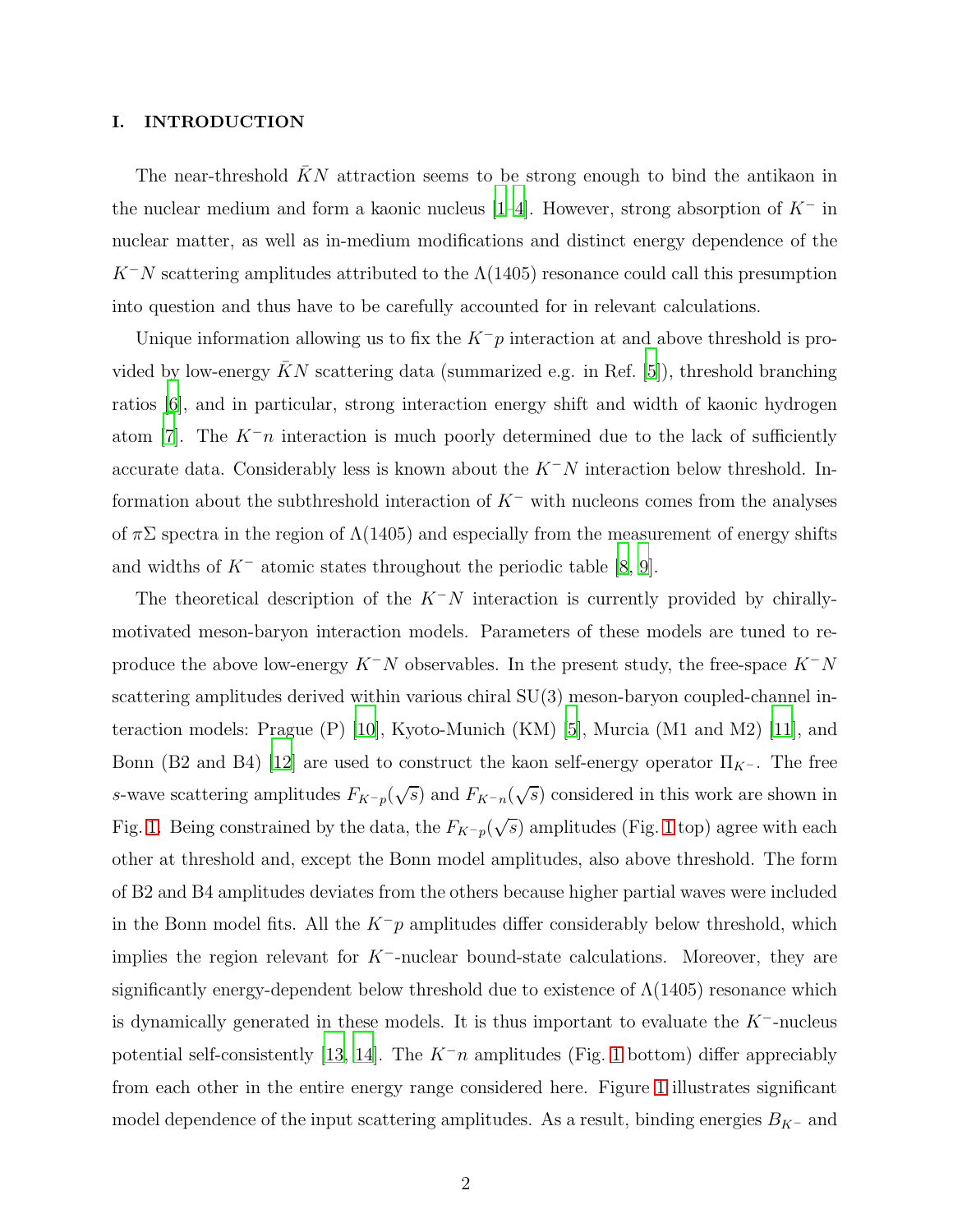

<span id="page-2-0"></span>FIG. 1: Energy dependence of real (left) and imaginary (right) parts of free-space  $K^-p$  (top) and  $K^-\mathfrak{n}$  (bottom) amplitudes in considered chiral models (see text for details). Thin vertical lines mark threshold energies.

widths  $\Gamma_{K^-}$  of kaonic nuclear states calculated within the above  $K^-N$  interaction models are expected to differ substantially from each other.

The implications of self-consistent treatment of energy dependence of chirally-inspired  $K^-N$  amplitudes near threshold for calculations of  $K^-$ -nuclear states were discussed in Ref. [\[15\]](#page-22-11). Due to a sizable downward energy shift towards  $\pi\Sigma$  threshold, the K<sup>-</sup> potential constructed within the P model yields relatively small  $K^-$  widths because only the  $K^$ absorption on a single-nucleon,  $K^-N \to \pi Y$   $(Y = \Lambda, \Sigma)$ , is involved in this model [\[13](#page-22-9)[–15\]](#page-22-11).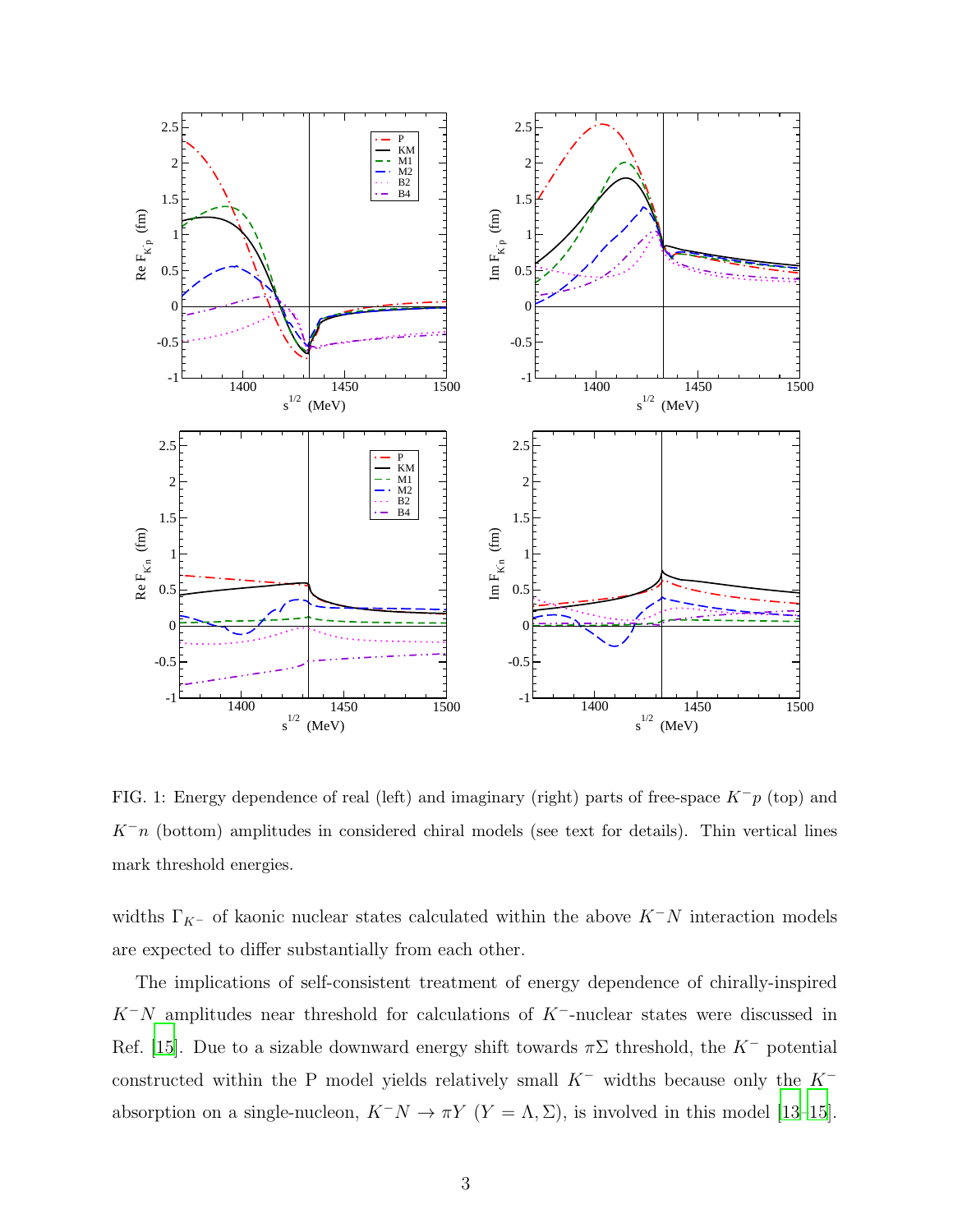In nuclear medium, K<sup>-</sup> multinucleon interactions, such as  $K^-NN \rightarrow YN$  take place as well [\[16](#page-22-12)[–18\]](#page-22-13) and should thus be considered in any realistic study of K<sup>-</sup>-nuclear quasi-bound states. Indeed, recent analyses of kaonic atoms have confirmed that a phenomenological term representing  $K^-$  multinucleon processes has to be added to the optical potential constructed from in-medium chirally motivated  $K^-N$  amplitudes in order to achieve good fit to the data [\[17](#page-22-14), [18](#page-22-13)]. In Refs. [\[13](#page-22-9)[–15](#page-22-11)], the  $K^-NN$  absorption was included using a phenomenological potential and as a consequence, the  $K^-$  widths increased and became comparable with  $K^-$  binding energies. Although the chiral  $K^-N$  interaction models do not involve the K<sup>-</sup> multinucleon processes explicitly, Sekihara *et al.* [\[19\]](#page-22-15) derived non-mesonic K<sup>-</sup> interaction channels within a chiral unitary approach for the s-wave  $\bar{K}N$  amplitude and calculated the ratio of mesonic to non-mesonic  $K^-$  absorption at rest in nuclear matter. The experimental information about this ratio comes from bubble chamber experiments [\[20](#page-22-16)[–22\]](#page-22-17). Recently, Friedman and Gal have supplemented the  $K^-$  single-nucleon potential constructed from several chiral  $K^-N$  amplitude models by a phenomenological term representing the  $K^-$  multinucleon interactions and fitted its parameters to kaonic atom data for each meson-baryon interaction model separately [\[18\]](#page-22-13). Moreover, they confronted the total  $K^-$  optical potential with experimental fractions of  $K^-$  absorption at rest. They found that only the P and KM models supplemented by the K<sup>−</sup> multinucleon potential are able to reproduce both experimental constraints simultaneously. These two models were recently used in calculations of  $K^-$  quasi-bound states [\[23\]](#page-22-18) and the  $K^-$  multinucleon interactions were found to cause radical increase of the widths of K−-nuclear states.

In this work, we apply all six chirally-motivated meson-baryon coupled-channel inter-action models considered in Ref. [\[18\]](#page-22-13) to calculations of  $K^-$ - nuclear quasi bound states, aiming at exploring model dependence of predicted  $K^-$  binding energies and widths. Then we supplement the  $K^-$  single-nucleon potential by a corresponding phenomenological optical potential describing the  $K^-$  multinucleon interactions in order to study in detail their impact on K<sup>−</sup> binding energies and widths. Unlike previous calculations, we consider various  $K^-N$  interaction models presented in recent years. Most of them were never applied in such studies before. We perform unique calculations of kaonic nuclear quasi-bound states using the K<sup>-</sup>-nuclear potentials containing both  $K^-$  single-nucleon and multinucleon interactions which were fitted to available data for each meson-baryon interaction model.

The paper is organized as follows. In Section [II](#page-4-0) we present construction of the in-medium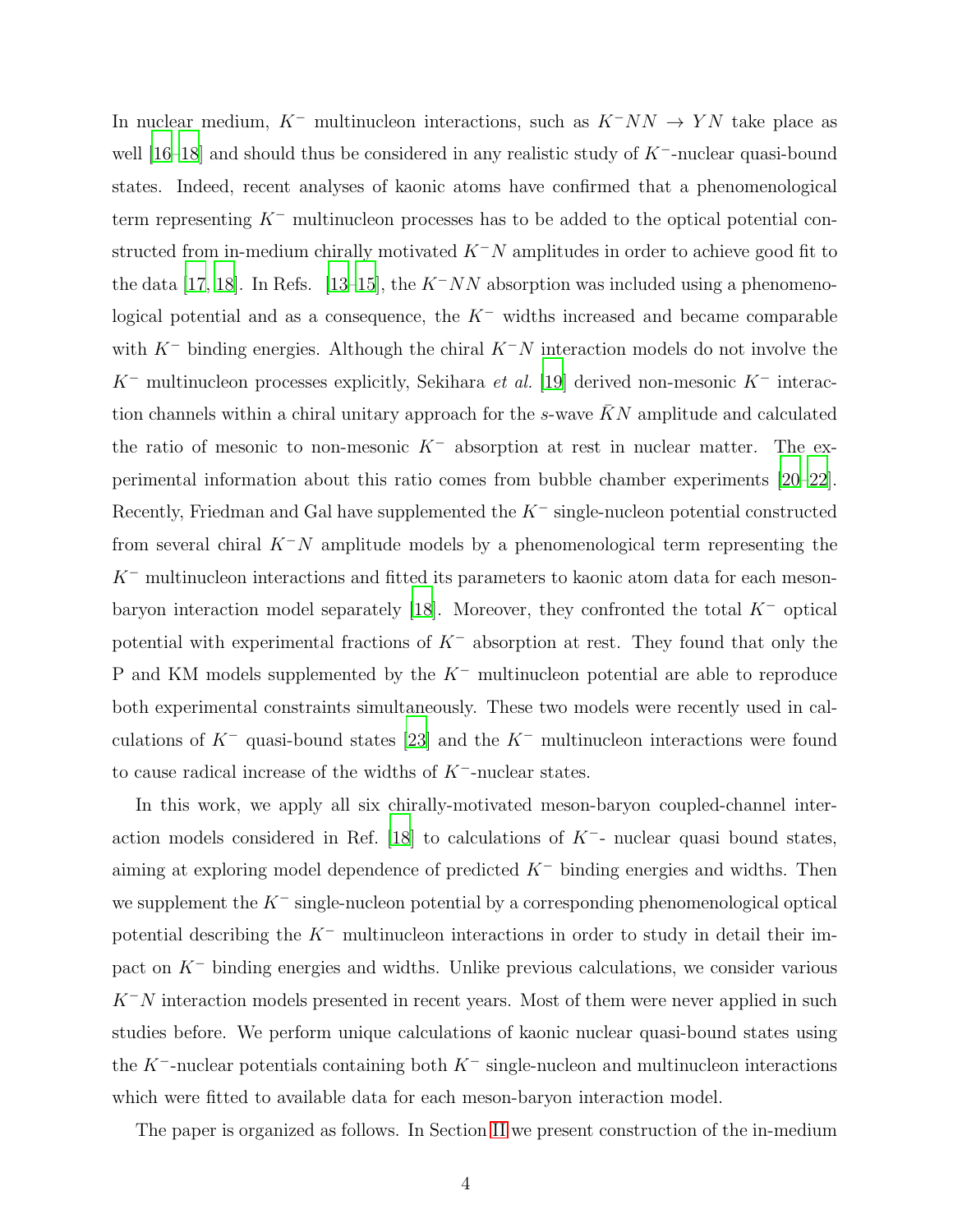$K^-N$  amplitudes from the free-space amplitudes derived within chirally-inspired coupledchannel models of meson-baryon interactions. We introduce a self-consistent scheme for treating energy dependence of these amplitudes and derive for each interaction model a relevant K<sup>-</sup>-nuclear potential. We discuss results of our calculations of K<sup>-</sup>-nuclear quasibound states using these potentials. In Section [III,](#page-13-0) we present phenomenological potentials describing K<sup>−</sup> multinucleon interactions and explore their impact on the widths and binding energies of kaonic nuclear quasi-bound states. A brief summary is given in Section [IV.](#page-20-0)

# <span id="page-4-0"></span>II. CHIRALLY-MOTIVATED K− NUCLEAR POTENTIALS

The binding energies  $B_{K^-}$  and widths  $\Gamma_{K^-}$  of K<sup>-</sup>-nuclear quasi-bound states are determined by solving self-consistently the Klein-Gordon equation

<span id="page-4-1"></span>
$$
\left[\vec{\nabla}^2 + \tilde{\omega}_{K^-}^2 - m_{K^-}^2 - \Pi_{K^-}(\omega_{K^-}, \rho)\right] \phi_{K^-} = 0 \;, \tag{1}
$$

where  $\tilde{\omega}_{K^-} = m_{K^-} - B_{K^-} - i\Gamma_{K^-}/2 - V_C = \omega_{K^-} - V_C$ ,  $m_{K^-}$  is the  $K^-$  mass,  $V_C$  is the Coulomb potential introduced via the minimal substitution [\[24\]](#page-22-19), and  $\rho$  is the nuclear density distribution. The energy- and density-dependent kaon self-energy operator  $\Pi_{K^-}$  describes  $K^-$  interactions with the nuclear medium.

The self-energy operator  $\Pi_{K^-}$  in Eq. [\(1\)](#page-4-1) is constructed in a " $t\rho$ " form with the in-medium amplitudes derived from the chirally-motivated  $K^-N$  scattering amplitudes presented in Fig. [1.](#page-2-0) It is expressed as

<span id="page-4-2"></span>
$$
\Pi_{K^{-}} = 2\text{Re}(\omega_{K^{-}})V_{K^{-}}^{(1)} = -4\pi \frac{\sqrt{s}}{m_{N}} \left(F_{0}\frac{1}{2}\rho_{p} + F_{1}\left(\frac{1}{2}\rho_{p} + \rho_{n}\right)\right) ,\qquad (2)
$$

where  $F_0$  and  $F_1$  are the isospin 0 and 1 s-wave in-medium amplitudes, respectively,  $\sqrt{s}$ is the total energy of the  $K^-N$  system,  $m_N$  is the nucleon mass, and  $V_{K^-}^{(1)}$  stands for the (single-nucleon) K<sup>--</sup>nucleus optical potential. The kinematical factor  $\sqrt{s/m_N}$  comes from transforming amplitudes from the two-body cm frame to the lab frame. The  $\rho_p$  and  $\rho_n$  denote proton and neutron density distributions, respectively, in a given core nucleus obtained within the relativistic mean-field model NL-SH [\[25\]](#page-22-20). We consider static nuclear density distribution, which means that core polarization effects are not included in our calculations. The polarization effects are  $A$ -dependent – for instance within the P model, they increase  $B_{K^-}$  by  $\approx 6$  MeV in Li, by  $\leq 2$  MeV in Ca, and by  $\leq 0.5$  MeV in Pb [\[15\]](#page-22-11). In any case, the role of the nuclear polarization is less pronounced than the model dependence.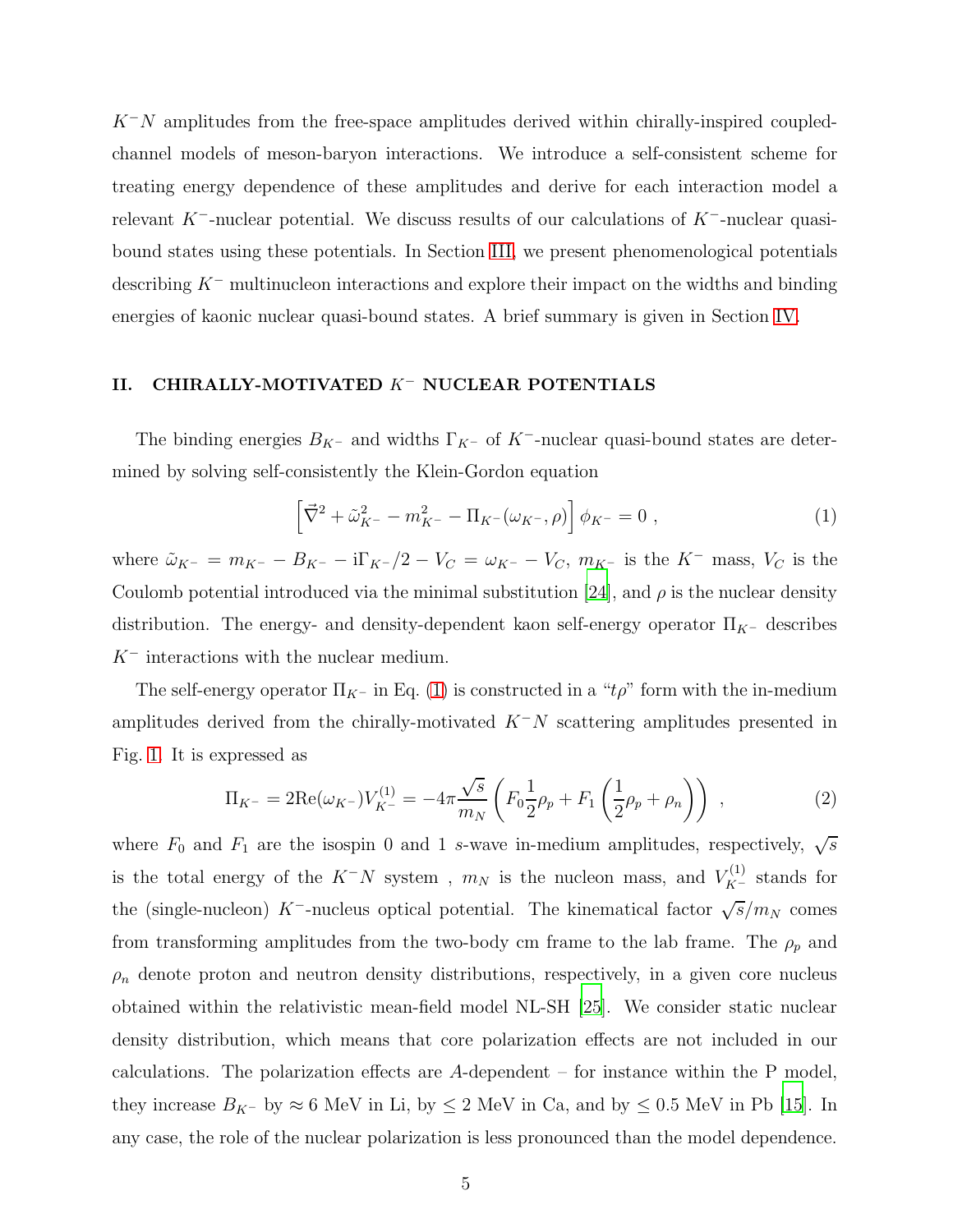The modifications of the free-space amplitudes due to Pauli principle in the medium are accounted for by using the multiple scattering approach (WRW) [\[26\]](#page-22-21). The in-medium amplitudes  $F_0$  and  $F_1$  are then given in the following form:

<span id="page-5-1"></span>
$$
F_1 = \frac{F_{K-n}(\sqrt{s})}{1 + \frac{1}{4}\xi_k \frac{\sqrt{s}}{m_N} F_{K-n}(\sqrt{s})\rho} , \quad F_0 = \frac{[2F_{K-p}(\sqrt{s}) - F_{K-n}(\sqrt{s})]}{1 + \frac{1}{4}\xi_k \frac{\sqrt{s}}{m_N} [2F_{K-p}(\sqrt{s}) - F_{K-n}(\sqrt{s})]\rho} ,
$$
 (3)

where

<span id="page-5-0"></span>
$$
\xi_k = \frac{9\pi}{p_{\rm F}^2} 4I_q, \qquad I_q = \int_0^\infty \frac{dt}{t} \exp(iqt) j_1^2(t). \tag{4}
$$

Here,  $p_F$  is the Fermi momentum corresponding to density  $\rho = 2p_F^3/(3\pi^2)$ ,  $j_1(t)$  is the spherical Bessel function and  $q = \sqrt{\omega_{K^-}^2 - m_{K^-}^2}/p_F$ . The integral  $I_q$  in Eq. [\(4\)](#page-5-0) can be evaluated analytically as [\[18\]](#page-22-13)

$$
4I_q = 1 - \frac{q^2}{6} + \frac{q^2}{4} \left( 2 + \frac{q^2}{6} \right) \ln \left( 1 + \frac{4}{q^2} \right) - \frac{4}{3} q \left( \frac{\pi}{2} - \arctan(q/2) \right). \tag{5}
$$

In Fig. [2,](#page-6-0) we present the  $K^-p$  and  $K^-n$  amplitudes in the considered models, modified by the WRW procedure at saturation density  $\rho_0 = 0.17 \text{ fm}^{-3}$  plotted as a function of energy. It follows from comparison with Fig. [1](#page-2-0) that the  $K^-p$  amplitudes are affected significantly by Pauli correlations: The real part of the amplitudes becomes attractive in the entire energy region below threshold (except the B2 and B4 models) and the imaginary part is considerably lowered below threshold. On the other hand, the  $K^-\eta$  amplitudes are modified by Pauli correlations only moderately.

In previous calculations [\[13](#page-22-9), [15](#page-22-11)], the in-medium modifications of the  $K^-N$  amplitudes in the P model [\[10\]](#page-22-6) were accounted for in a different way. The integration over the intermediate meson-baryon momenta in the underlying Green's function was restricted to a region ensuring the nucleon intermediate energy to be above the Fermi level (denoted further 'Pauli'). Moreover, the in-medium hadron self-energies (denoted 'Pauli+SE') were considered in some cases as well. In Fig. [3,](#page-7-0) we compare the Pauli correlated amplitudes with the WRW modified amplitudes in the P model. Both approaches, WRW and Pauli, yield similar  $K^-N$  in-medium reduced amplitudes<sup>1</sup>  $f_{K^-N} = \frac{1}{2}$  $\frac{1}{2}(f_{K^-p}+f_{K^-n})$  in the subthreshold energy region. Above threshold, the behavior of Pauli and WRW modified amplitudes is different. The effect of hadron self-energies is illustrated in Fig. [3](#page-7-0) as well. The Pauli correlated and Pauli+SE amplitudes are again quite similar to each other farther below threshold (in the

<sup>&</sup>lt;sup>1</sup>  $F_{K^-N} = g(p)f_{K^-N}g(p')$ , where  $g(p)$  is a momentum-space form factor (see Ref. [\[13](#page-22-9)])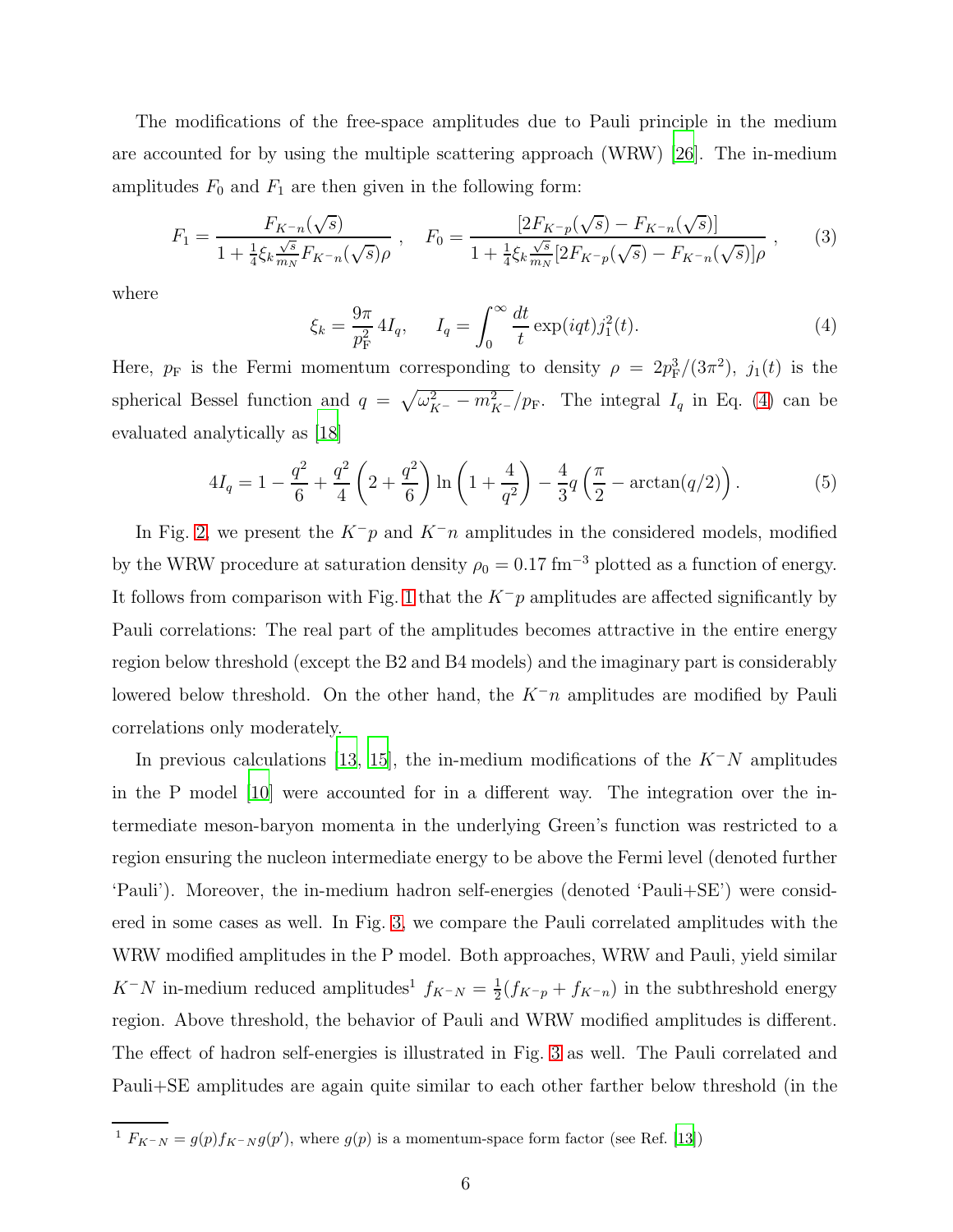

<span id="page-6-0"></span>FIG. 2: Energy dependence of real (left) and imaginary (right) parts of WRW modified  $K^-p$  (top) and  $K^{\dagger}n$  (bottom) amplitudes at  $\rho_0 = 0.17$  fm<sup>-3</sup> in considered models. Thin vertical lines mark threshold energies.

region relevant to  $K^-$ -nuclear bound state calculations), but they differ appreciably near and above threshold.

The existence of the subthreshold resonance  $\Lambda(1405)$ , which is dynamically generated in chirally-motivated coupled-channel models, causes that the  $K^-p$  amplitudes exhibit strong energy (and density) dependence near and below threshold. This feature requires a proper self-consistent scheme for evaluating the K<sup>−</sup> optical potential in both calculations of K<sup>−</sup> atomic as well as nuclear states [\[13,](#page-22-9) [15,](#page-22-11) [17,](#page-22-14) [18](#page-22-13)].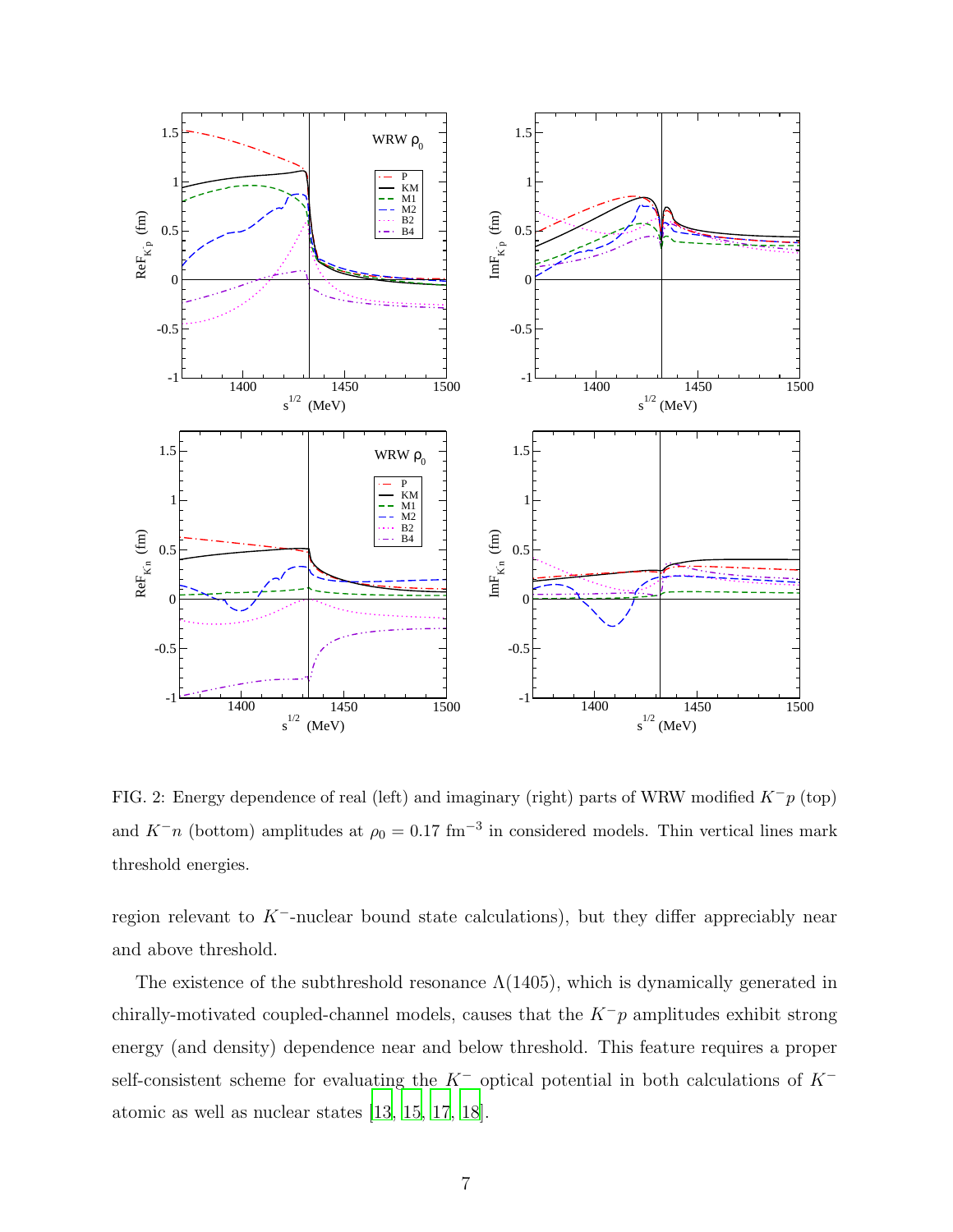

<span id="page-7-0"></span>FIG. 3: Energy dependence of free-space (dotted line) amplitude  $f_{K^-N} = \frac{1}{2}(f_{K^-p} + f_{K^-n})$  compared with WRW modified amplitude (solid line), Pauli (dashed line), and Pauli + SE (dot-dashed line) modified amplitude for  $\rho_0 = 0.17$  fm<sup>-3</sup> in the P model (left: real parts, right: imaginary parts). The thin vertical line indicates the  $K^-N$  threshold.

The in-medium amplitudes entering Eq. [\(3\)](#page-5-1) are a function of energy  $\sqrt{s}$  given by Mandelstam variable

$$
s = (E_N + E_{K^-})^2 - (\vec{p}_N + \vec{p}_{K^-})^2 , \qquad (6)
$$

where  $E_N = m_N - B_N$ ,  $E_{K^-} = m_{K^-} - B_{K^-} - V_C$  and  $\vec{p}_{N(K^-)}$  is the nucleon (kaon) momentum. Unlike the free two-body cm system, the momentum dependent term  $(\vec{p}_N + \vec{p}_{K^-})^2 \neq 0$  in the  $K^-$ -nucleus cm frame, which generates additional substantial downward energy shift [\[13\]](#page-22-9). The non-negligible momentum term is upon averaging over angles equal to  $p_{K^-}^2 + p_N^2$ . This averaging, i.e. dropping the term  $\sim p_{K^-}^{\rightarrow} \cdot p_N^{\rightarrow}$ , has been meant to provide a mean value of the energy  $\sqrt{s}$  for a given density. It is not a substitute for a proper treatment of Fermi motion. The effect of Fermi motion was studied in detail in Ref. [\[27\]](#page-22-22) where it was demonstrated that the Fermi averaging has a small effect on the  $K^-$  binding energy. Nevertheless, we performed calculations using averaging on the level of  $K^-N$  amplitudes instead of angular averaging. We verified that both approaches yield very similar results —  $K^-$  binding energies differ by  $\leq 2\%$  and the widths by  $\leq 10\%.$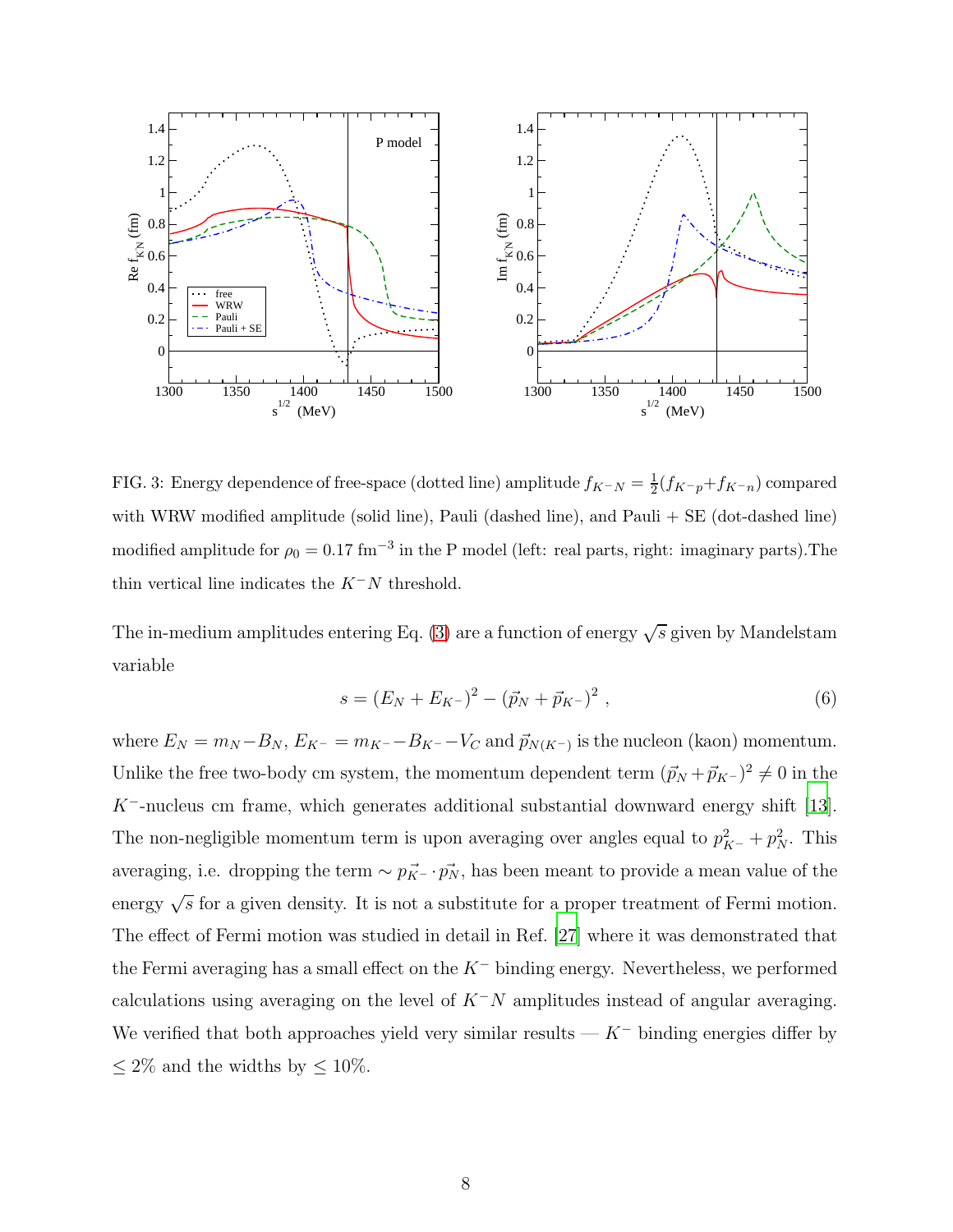The kaon kinetic energy is given in the local density approximation by

<span id="page-8-1"></span>
$$
\frac{p_{K^-}^2}{2m_{K^-}} = -B_{K^-} - \text{Re}V_{K^-} - V_C \,,\tag{7}
$$

where  $V_{K^-}$  is the K<sup>-</sup>-nuclear optical potential. The nucleon kinetic energy is expressed within the Fermi gas model as

$$
\frac{p_N^2}{2m_N} = T_N \left(\frac{\rho}{\bar{\rho}}\right)^{2/3},\tag{8}
$$

where  $T_N = 23$  MeV is the average nucleon kinetic energy and  $\bar{\rho}$  is the average nuclear density distribution.

Finally, the  $K^-N$  amplitudes can be expressed as a function of energy  $\sqrt{s} = E_{\text{th}} + \delta \sqrt{s}$ where  $E_{\text{th}} = m_N + m_{K^-}$  and the energy shift  $\delta \sqrt{s}$  is expanded near threshold in terms of binding and kinetic energies (to leading order):

<span id="page-8-0"></span>
$$
\delta\sqrt{s} \approx -B_N - B_{K^-} - V_C - \beta_N T_N \left(\frac{\rho}{\bar{\rho}}\right)^{2/3} - \beta_{K^-} \left(-B_{K^-} - \text{Re}V_{K^-}(r) - V_C\right) \tag{9}
$$

where  $\beta_{N(K^-)} = m_{N(K^-)}/(m_N + m_{K^-})$  and  $B_N = 8.5$  MeV is the average binding energy per nucleon. After introducing specific forms of density dependence ensuring that  $\delta\sqrt{s} \to 0$ as  $\rho \rightarrow 0$  in agreement with the low-density limit (for details see Ref. [\[17](#page-22-14)]) the energy shift  $\delta\sqrt{s}$  in Eq. [\(9\)](#page-8-0) has the following form:

<span id="page-8-2"></span>
$$
\delta\sqrt{s} = -B_N \frac{\rho}{\bar{\rho}} - \beta_N \left[ B_{K^-} \frac{\rho}{\rho_{\text{max}}} + T_N \left( \frac{\rho}{\bar{\rho}} \right)^{2/3} + V_C \left( \frac{\rho}{\rho_{\text{max}}} \right)^{1/3} \right] + \beta_{K^-} \text{Re} V_{K^-}(r) , \quad (10)
$$

where  $\rho_{\text{max}}$  is the maximal value of the nuclear density. The K<sup>−</sup> binding energy  $B_{K^-}$  is multiplied by  $\rho/\rho_{\text{max}}$ , which ensures that the K<sup>-</sup> kinetic energy expressed in Eq. [\(7\)](#page-8-1) in terms of local density approximation is positive at any nuclear density.

It is to be noted that since the input of our work was adopted from the kaonic atoms analysis of Friedman and Gal [\[18\]](#page-22-13), it is desirable to keep consistent and use similar kinematics in our calculations.

In Fig. [4](#page-9-0) we present the downward energy shift  $\delta\sqrt{s} = E - E_{\text{th}}$  as a function of relative density  $\rho/\rho_0$  probed in the self-consistent calculations with in-medium K<sup>-</sup> optical potential  $V_{K^-}^{(1)}$  based on amplitudes from chiral models P, KM, M1, and M2. The calculations were performed for the  $16O+K^-$  system. The models considered here predict quite different energy shifts, reaching at the saturation density values between  $\sim -40$  MeV for the M2 model and  $\sim$  −100 MeV for the P model. The energy shifts corresponding to the Bonn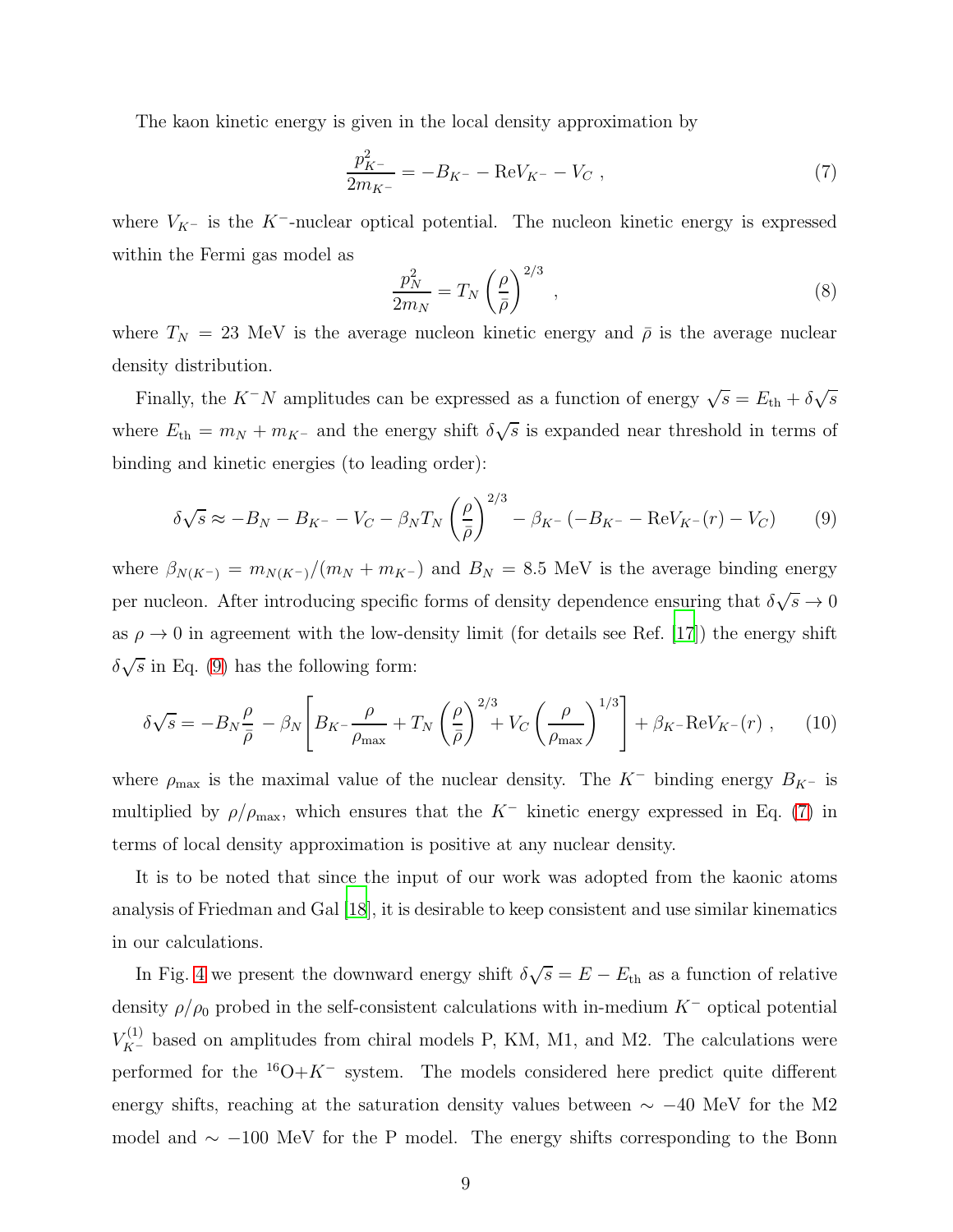

<span id="page-9-0"></span>FIG. 4: Subthreshold energies probed in the  $16O+K^-$  nucleus as a function of relative density  $\rho/\rho_0$ , calculated self-consistently using K<sup>-</sup>N amplitudes in the P (dot-dashed line), KM (solid line), M1 (dashed line), and M2 (dotted line) models.

models B2 and B4 are not plotted in the figure since these models do not yield any  $K^-$ nuclear bound state. It is to be noted that though the free-space amplitudes in Fig. [1](#page-2-0) are shown only to  $\sqrt{s} = 1370$  MeV, the amplitudes for KM and P models are available down to 1300 MeV. The energy shifts  $\delta\sqrt{s}$  in the models shown in Fig. [4](#page-9-0) are thus safely in the available energy region.

In calculations presented in this work, we take into account only Pauli correlations in the medium expressed within the WRW approach. One might argue that the effect of hadron self-energies should be included as well. In Fig. [5](#page-10-0) we demonstrate the role of hadron selfenergies in <sup>40</sup>Ca. We compare the  $K^-$  potential  $V_{K^-}^{(1)}$  calculated in the P model within the WRW method (left panel) with the  $K^-$  potential calculated using the Pauli and Pauli +SE in-medium amplitudes, used in previous calculations of K−-nuclear bound states [\[15](#page-22-11)] (right panel). The hadron self-energies modify considerably the potential evaluated at threshold while their effect becomes rather small in self-consistent treatment of the energy shift. Then the WRW, Pauli and Pauli+SE options for in-medium modifications of  $K^-N$  amplitudes give nearly identical  $K^-$ -nucleus potentials.

As was shown in Figs. 1 and 2, the chiral  $K^-N$  amplitudes differ considerably below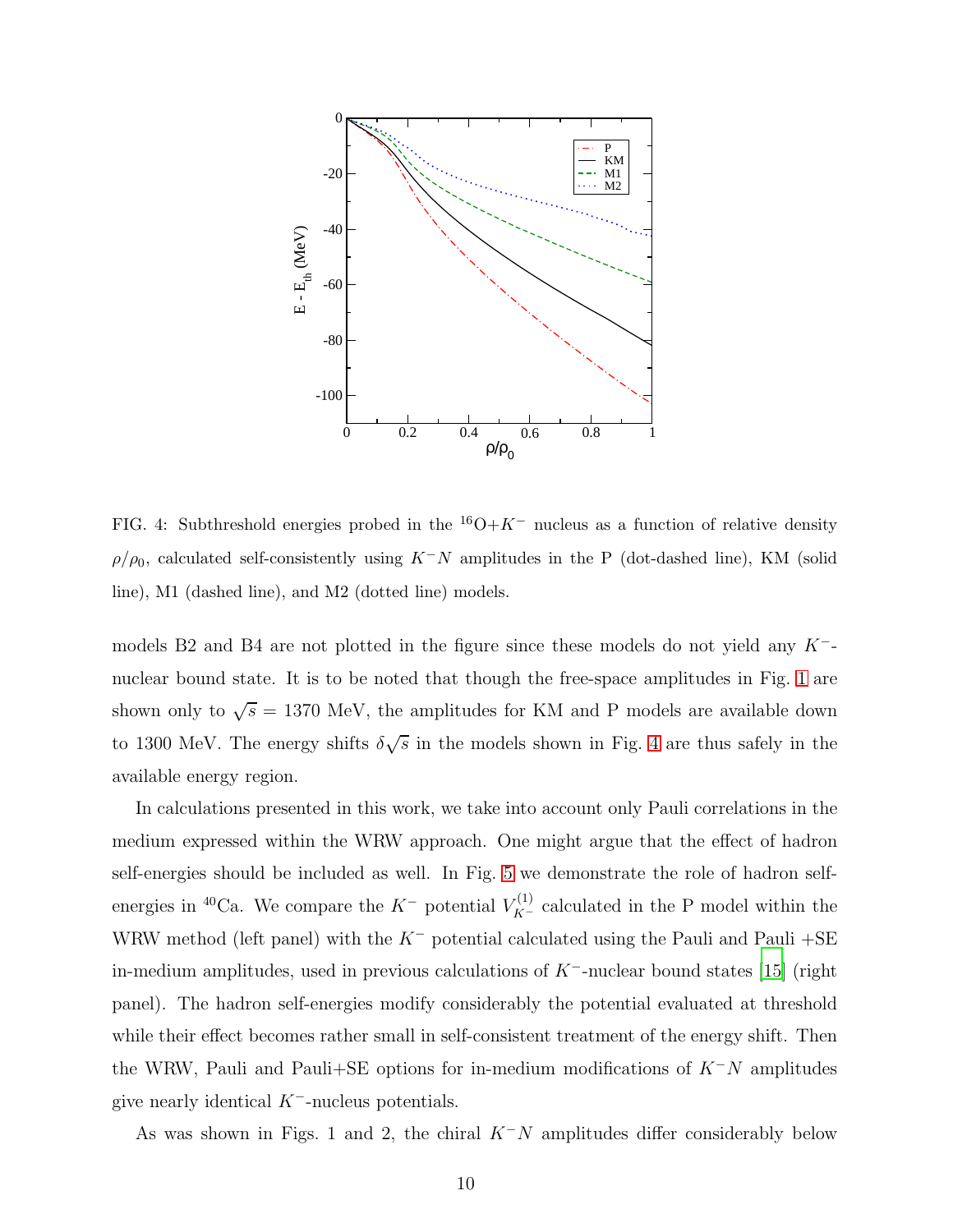

<span id="page-10-0"></span>FIG. 5: K<sup>-</sup> nuclear potential  $V_{K^-}^{(1)}$  in <sup>40</sup>Ca calculated using chiral K<sup>-</sup>N P amplitudes at threshold (dashed lines) and with  $\sqrt{s}$  (Eq. (8) of Ref. [\[15\]](#page-22-11)) (solid lines), in two in-medium versions: WRW (left panel) and Pauli+SE (right panel). The Pauli version (right panel, dotted line) for  $\sqrt{s}$  from [\[15\]](#page-22-11) is shown as well (see text for details).

threshold, thus in the region relevant to calculations of kaonic nuclear states. As a consequence, corresponding  $K^-$ -nucleus potentials derived using these amplitudes differ signifi-cantly as well. In Fig. [6,](#page-11-0) we present real (left) and imaginary (right) parts of the  $K^-$ -nuclear optical potential  $V_{K^-}^{(1)}$  in <sup>40</sup>Ca, calculated self-consistently within P, KM, M1, and M2 models. The depths of  $\text{Re}V_{K^-}^{(1)}$  are ranging from 30 MeV in the M2 model to 110 MeV in the P model. The imaginary parts of the  $K^-$  potentials are rather shallow inside the nucleus, which reflects sizable downward energy shift to the vicinity of threshold of the main decay channel  $K^-N \to \pi\Sigma$ . The apparent dip in the surface region is due to the low-density limit adopted in  $\delta\sqrt{s}$  (see Eq. [\(10\)](#page-8-2)).

The 1s binding energies  $B_{K^-}$  and widths  $\Gamma_{K^-}$  in selected nuclei are presented in Fig. [7.](#page-11-1) The calculated K<sup>−</sup> binding energies are strongly model dependent due to different depths of  $\text{Re}V_{K^-}^{(1)}$  in various  $K^-N$  interaction models. However, they exhibit similar A dependence in all models considered. The K<sup>−</sup> widths are rather small and weakly A-dependent. The KM model predicts widths up to three times larger than the P and M1 models. The M2 model yields similar widths as the KM model for  $^{208}Pb$  and  $^{90}Zr$ , while the widths in lighter nuclei are comparable with the P model widths. It is to be noted that we get no kaonic nuclear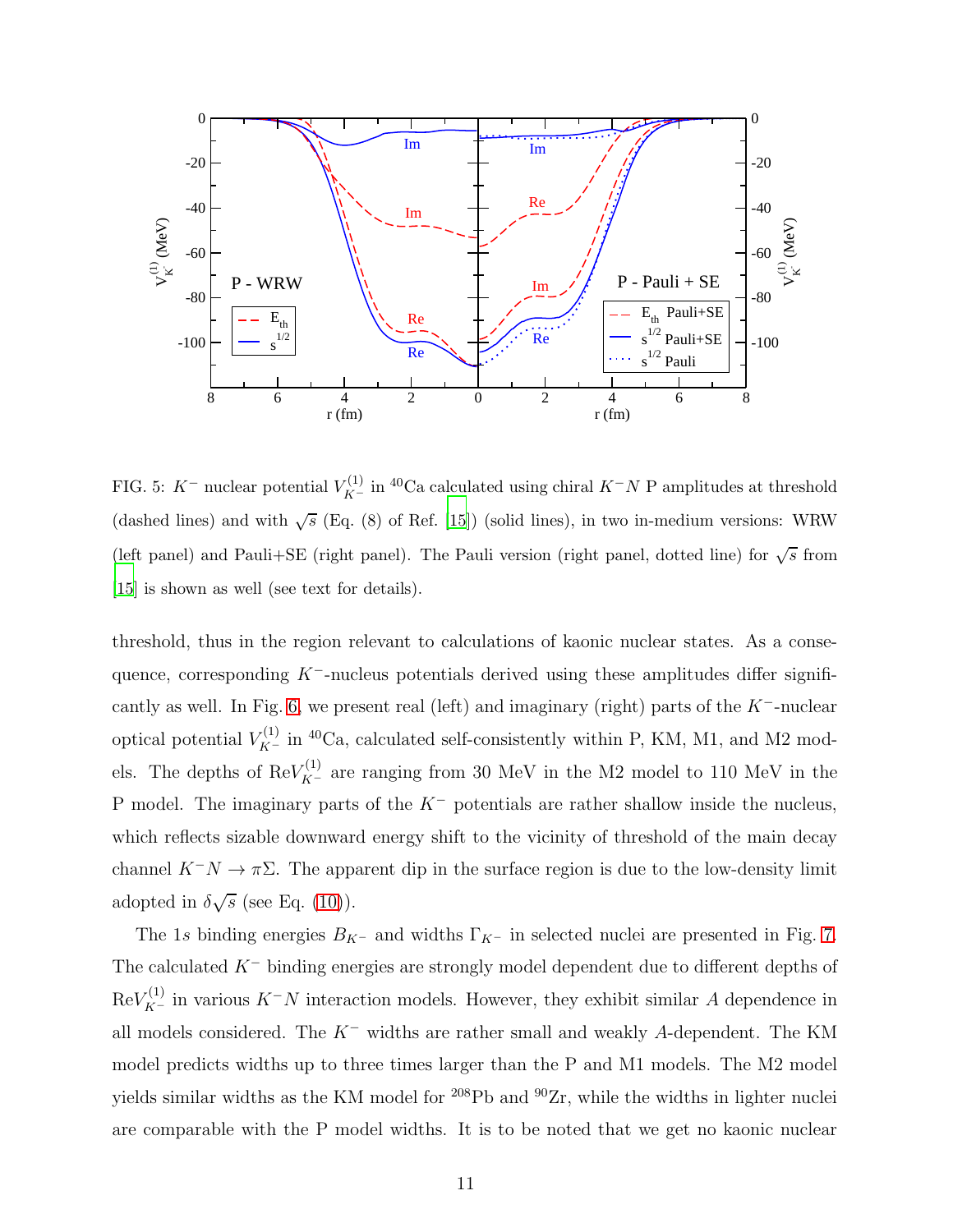

<span id="page-11-0"></span>FIG. 6: Real (left) and imaginary (right) parts of the  $K^-$  nuclear potential  $V_{K^-}^{(1)}$  in <sup>40</sup>Ca calculated self-consistently using chiral P (dot-dashed line), KM (solid line), M1 (dashed line), and M2 (dotted line) amplitudes.



<span id="page-11-1"></span>FIG. 7: 1s K− binding energies (left) and corresponding widths (right) in various nuclei calculated self-consistently in P (circles), KM (squares), M1 (diamonds), and M2 (triangles) models. K<sup>-</sup>multinucleon interactions are not considered.

bound states for the Bonn models B2 and B4 because the real parts of the in-medium  $K^-N$ amplitudes are repulsive in the relevant subthreshold region (see Figs. 1 and 2).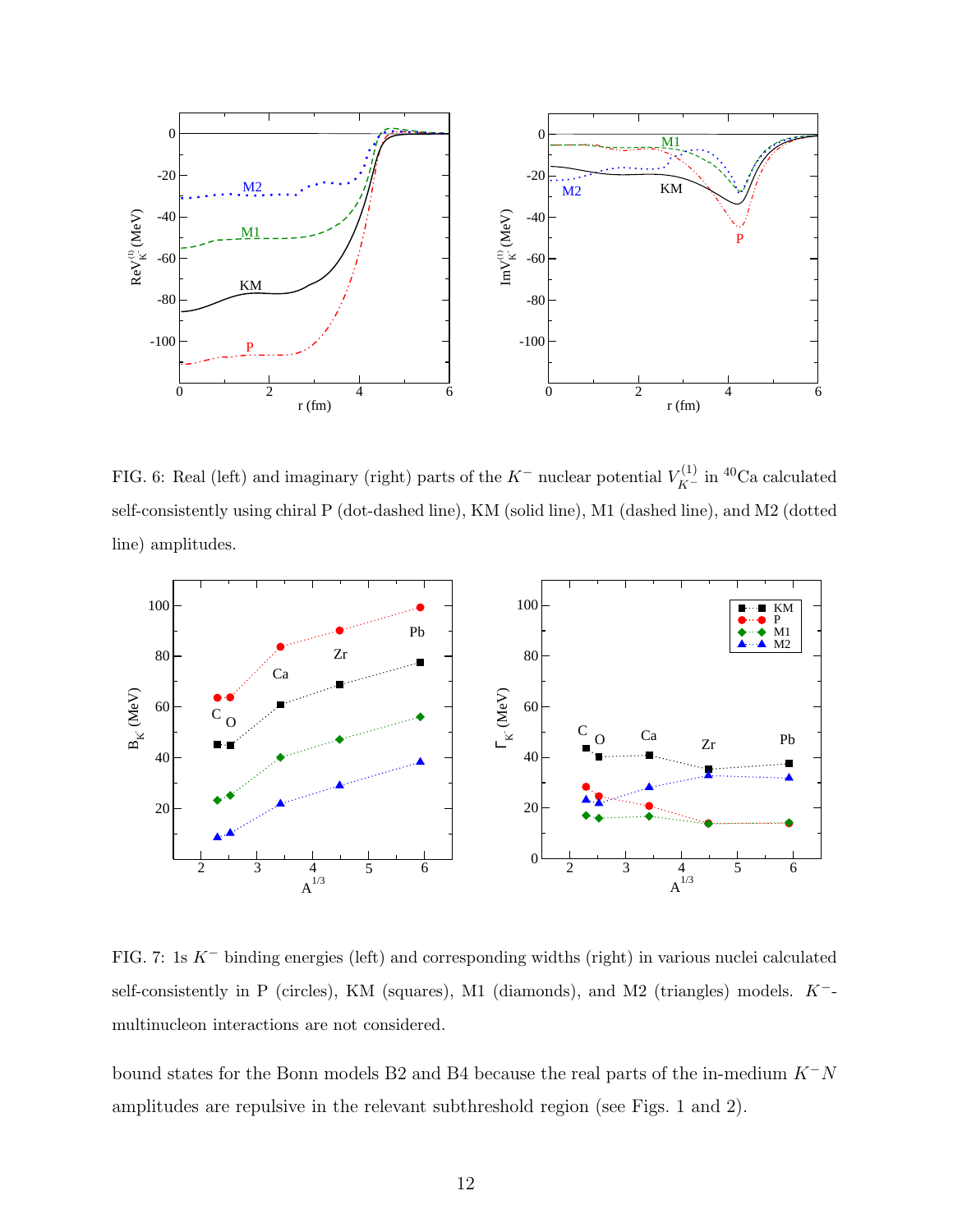

<span id="page-12-0"></span>FIG. 8:  $K^-$  binding energies (left) and widths (right) in s, p and d levels in <sup>40</sup>Ca calculated self-consistently in P, KM, M1, and M2 models. K<sup>−</sup>-multinucleon interactions are not considered.

In Fig. [8](#page-12-0) (left panel) we compare K<sup>--</sup>nuclear single-particle spectra in <sup>40</sup>Ca, calculated using various  $K^-N$  interaction models. Again, the  $K^-$  binding energies  $B_{K^-}$  strongly depend on the model used. The relative position of the  $K^-$  spectra is in accordance with the depths of the K<sup>--</sup>-nucleus potentials  $V_{K^-}^{(1)}$  shown in Fig. 6. The corresponding  $K^-N \to \pi Y$  conversion widths are presented in Fig. [8](#page-12-0) (right panel). In the P and KM models, the 1s-state widths are reduced due to considerable energy shift towards the  $\pi\Sigma$ threshold and become smaller than the widths of excited states, for which  $\sqrt{s}$  is farther from the  $\pi\Sigma$  threshold. On the other hand, the K<sup>-</sup> widths calculated in M1 and M2 models follow the opposite trend. It is because  $\sqrt{s}$  in these models is much closer to the  $K^-N$ threshold where the (dominant) imaginary part of the  $K^-p$  amplitudes starts to decrease towards the threshold (see Fig. 2). This feature is more pronounced in the M2 model which gives a smaller downward energy shift due to the shallower  $K^-$  potential (1d and 2s states are unbound).

Following results of calculations presented so far, one might conclude that at least some  $K^-N$  interaction models predict sufficiently bound kaonic nuclear states with relatively narrow widths. In the nuclear medium, however,  $K^-$  multinucleon processes take place as well. They are becoming more and more important with increasing nuclear density and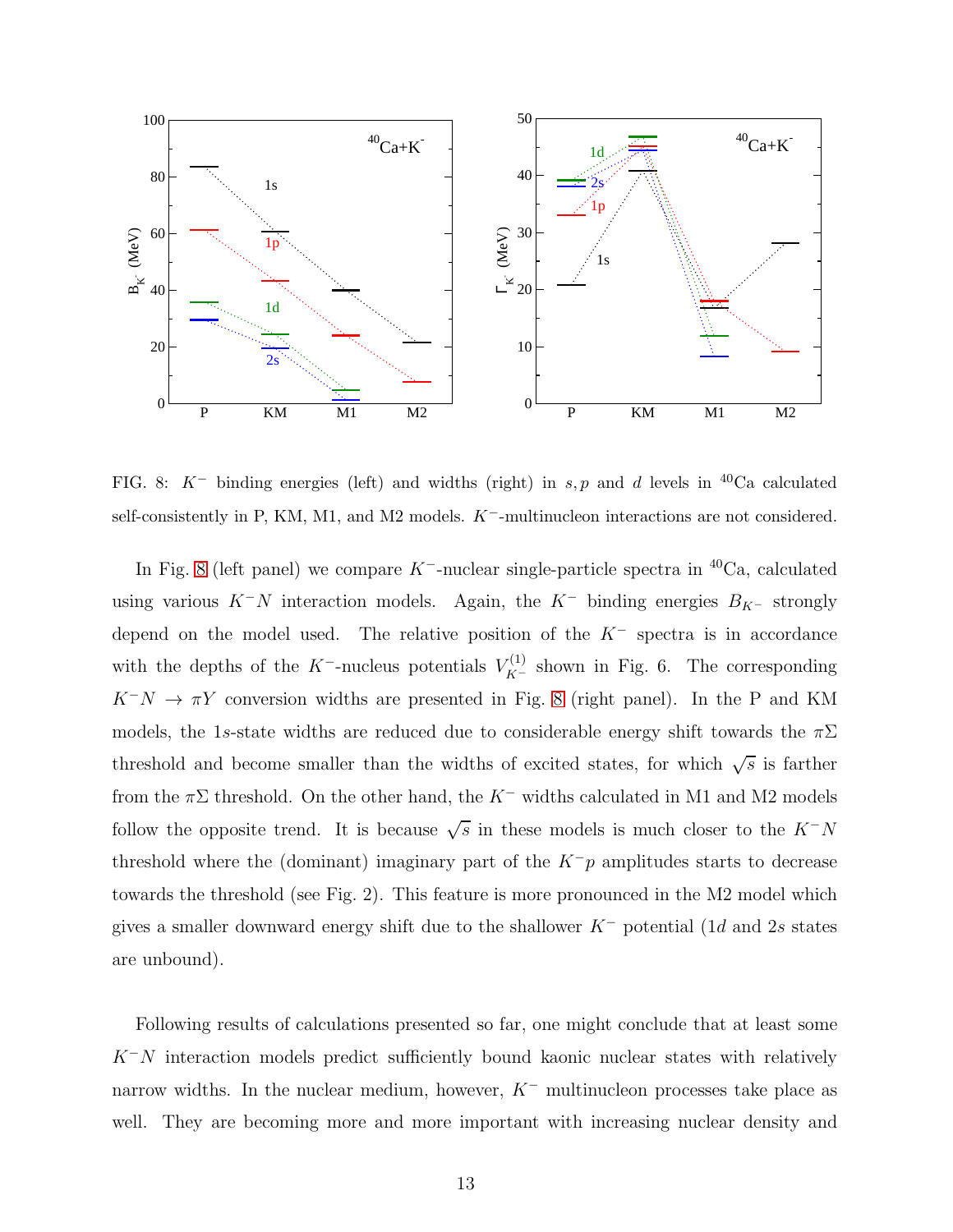$K^-$  binding energy [\[28](#page-22-23), [29\]](#page-22-24). We will demonstrate their significant role in self-consistent calculations of kaonic nuclei in the next Section.

### <span id="page-13-0"></span>III. THE ROLE OF K− MULTINUCLEON INTERACTIONS

The  $K^-$  multinucleon interactions are an inseparable component of every realistic description of  $K^-$ -nucleus interaction. As was shown in recent analysis by Friedman and Gal [\[18](#page-22-13)], the single-nucleon  $K^-$  potential constructed within all chiral meson-baryon interaction models considered in this work has to be supplemented by a phenomenological term representing K<sup>−</sup> multinucleon processes in order to obtain good fit to kaonic atom data. The total  $K^-$  optical potential is then a sum of single-nucleon and multinucleon potential  $V_{K^-} = V_{K^-}^{(1)} + V_{K^-}^{(2)}$ , where the single-nucleon potential  $V_{K^-}^{(1)}$  is given by Eq. [\(2\)](#page-4-2) and the multinucleon term  $V_{K^-}^{(2)}$  is of the form

<span id="page-13-1"></span>
$$
2\text{Re}(\omega_{K^-})V_{K^-}^{(2)} = -4\pi B \left(\frac{\rho}{\rho_0}\right)^{\alpha} \rho \tag{11}
$$

The values of the complex amplitude B and positive exponent  $\alpha$  listed in Table [I](#page-14-0) were obtained by fitting kaonic atom data for each  $K^-N$  amplitude model separately [\[18](#page-22-13)]. Moreover, the total K<sup>−</sup> optical potentials  $V_{K}$ − were then confronted with branching ratios of K<sup>−</sup> absorption at rest. Only two models, P and KM, were found to reproduce simultaneously the fractions of  $K^-$  single-nucleon absorption from bubble chamber experiments [\[20](#page-22-16)[–22\]](#page-22-17) and kaonic atom data. Yet, we performed calculations for all six discussed  $K^-N$  amplitude models. It is to be noted that the P and KM models could be regarded as equivalent within the uncertainties shown in Table [I.](#page-14-0)

The dominant mode of  $K^-$  absorption on two nucleons in the nuclear interior is the non-pionic conversion  $K^-NN \to \Sigma N$  [\[19](#page-22-15), [28](#page-22-23), [30\]](#page-22-25). Since the amplitude ImB is constant, we multiply it by kinematical suppression factor to account for phase space reduction for decay products in  $K^-NN \to \Sigma N$  absorption in the nuclear medium. The suppression factor used in our calculation is of the form

$$
f_{\Sigma N} = \frac{M^3}{s_m^{3/2}} \sqrt{\frac{[s_m - (m_N + m_\Sigma)^2][s_m - (m_N - m_\Sigma)^2]}{[M^2 - (m_N + m_\Sigma)^2][M^2 - (m_N - m_\Sigma)^2]}} \Theta(\sqrt{s}_m - m_N - m_\Sigma) ,\qquad(12)
$$

where  $M = 2m_N + m_{K^-}$  and  $\sqrt{s}_m = M - \delta \sqrt{s}$  [\[28](#page-22-23)]. It is to be noted that for processes on a single nucleon, the proper energy dependence is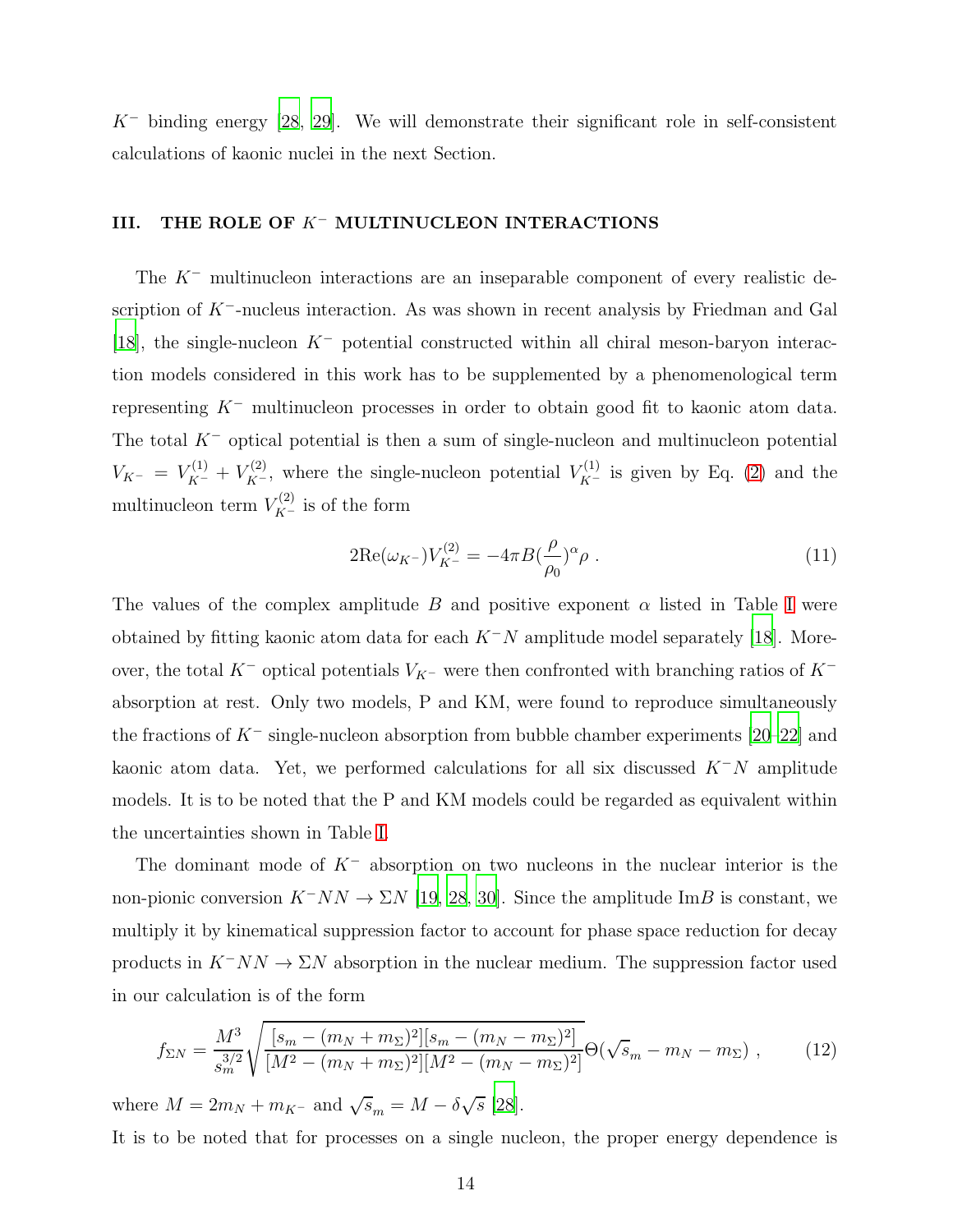|          | P <sub>1</sub> | KM1.                                                                                     | P <sub>2</sub> | KM2            |
|----------|----------------|------------------------------------------------------------------------------------------|----------------|----------------|
| $\alpha$ | $\mathbf{1}$   | $\mathbf{1}$                                                                             | $\overline{2}$ | $\overline{2}$ |
|          |                | $\text{Re}B \text{ (fm)}$  -1.3 ± 0.2 -0.9 ± 0.2 -0.5 ± 0.6 0.3 ± 0.7                    |                |                |
|          |                | Im B (fm) $1.5 \pm 0.2$ 1.4 $\pm 0.2$ 4.6 $\pm 0.7$ 3.8 $\pm 0.7$                        |                |                |
|          |                |                                                                                          |                |                |
|          | B <sub>2</sub> | B4                                                                                       | M1             | M2             |
| $\alpha$ | 0.3            | 0.3                                                                                      | 0.3            | 1              |
|          |                | $\text{Re} B \text{ (fm)} \mid 2.4 \pm 0.2 \, 3.1 \pm 0.1 \, 0.3 \pm 0.1 \, 2.1 \pm 0.2$ |                |                |

<span id="page-14-0"></span>TABLE I: Values of the complex amplitude B and exponent  $\alpha$  used to evaluate  $V_{K^-}^{(2)}$  for all chiral meson-baryon interaction models considered in this work.

embedded directly in the  $K^-N$  amplitudes constructed within chirally-motivated coupledchannel models.

Analyses of Friedman and Gal have shown that kaonic atom data constrain reliably the real part of the K<sup>−</sup> optical potential up to  $\sim 25\%$  of  $\rho_0$  and its imaginary part up to  $\sim 50\%$ of  $\rho_0$ . The shape of the phenomenological K<sup>-</sup> optical potential  $V_{K^-}^{(2)}$  in the nuclear interior is thus a matter of extrapolation to higher densities. In order to allow for more flexibility, we consider different options for  $V_{K^-}^{(2)}$  beyond the half density limit  $\rho(r) = 0.5\rho_0$  in our calculations. First, the form [\(11\)](#page-13-1) is applied in the entire nucleus (full density option - FD). Second, the potential  $V_{K^-}^{(2)}$  is fixed at constant value  $V_{K^-}^{(2)}(0.5\rho_0)$  for  $\rho(r) \ge 0.5\rho_0$  (half density limit - HD). In the third approximation (TR), the  $t\rho$  form of  $V_{K^-}^{(2)}$  is assumed for densities  $\rho(r) \ge 0.5\rho_0$  in Eq. [\(11\)](#page-13-1), i.e.  $V_{K^-}^{(2)} \sim -4\pi B(0.5)^\alpha \rho$  for  $\rho(r) \ge 0.5\rho_0$ .

In Fig. [9,](#page-15-0) we present subthreshold energy shift  $\delta\sqrt{s} = E - E_{\text{th}}$  as a function of the nuclear density in <sup>208</sup>Pb, calculated in all  $K^-N$  interaction models considered in this work, with the FD version of the  $K^-$  multinucleon potential. For illustration, we show also the uncertainties involved in the KM1 and KM2 multinucleon potentials. They are denoted by dashed and dotted areas and the gray shaded band stands for their overlap. After including the K<sup>−</sup> multinucleon interactions in the KM and P models (the only two models accepted by analysis of Ref. [\[18\]](#page-22-13)), the energy shift  $\delta\sqrt{s}$  for a particular density becomes smaller and moves back towards the  $K^-N$  threshold (compare Fig. [4](#page-9-0) and Fig. [9\)](#page-15-0). On the other hand, the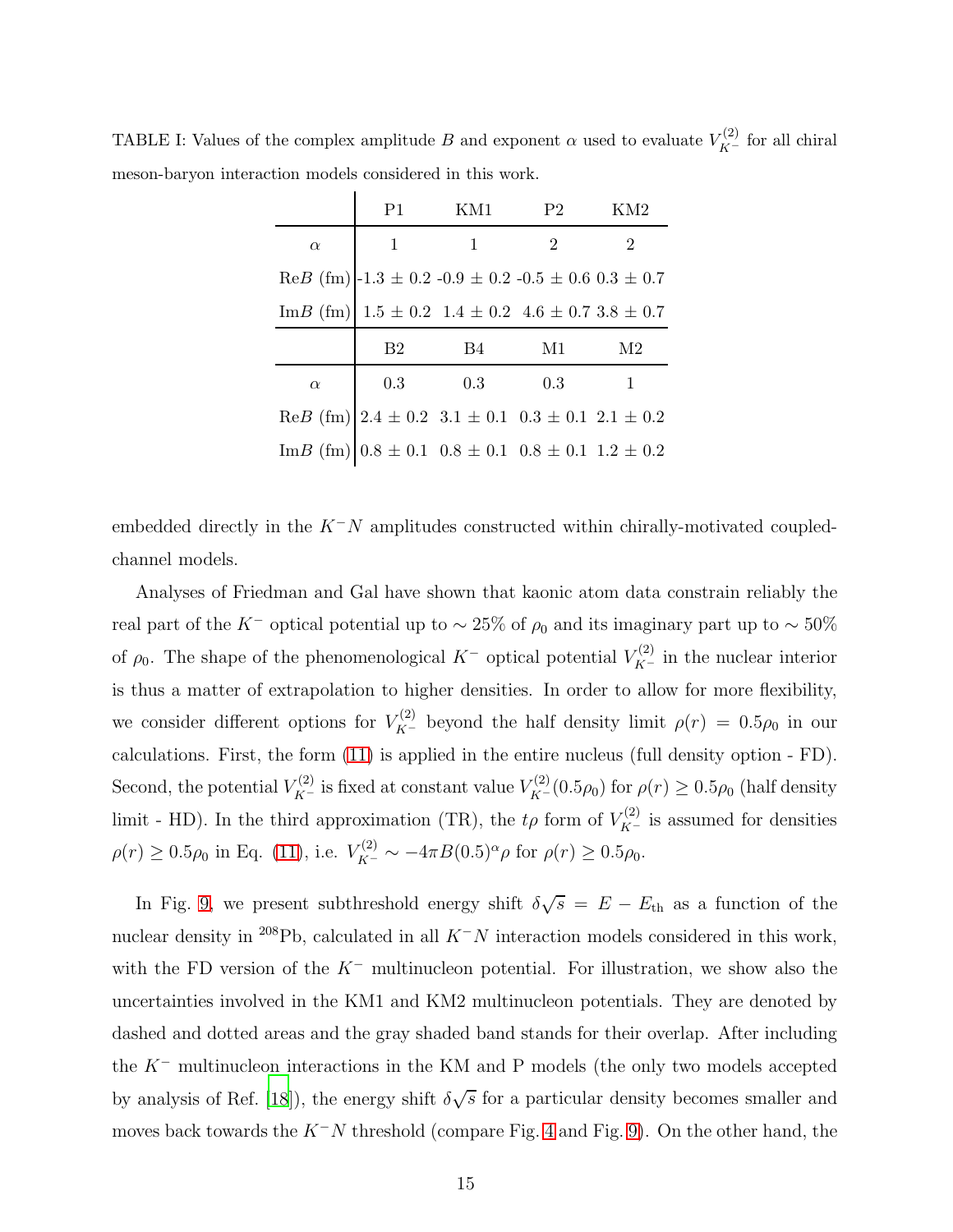

<span id="page-15-0"></span>FIG. 9: Subthreshold energies probed in the  $208Pb+K^-$  nucleus as a function of relative density  $\rho/\rho_0$ , calculated self-consistently in all  $K^-N$  amplitude models considered, supplemented by the FD variant of  $V_{K^-}^{(2)}$ . The dashed and dotted areas denote the uncertainty bands calculated in the KM1 and KM2 models and the shaded gray band represents their overlap.

B2, B4, and M2 models supplemented by a strongly attractive K<sup>−</sup> multinucleon potential  $\text{Re}V_{K^-}^{(2)}$  (see Table [I\)](#page-14-0) probe much deeper energy region below threshold than the KM and P models. In fact, fairly deep  $\text{Re}V_{K^-}^{(2)}$ , (200 – 300) MeV, causes that  $K^-$  will be bound even in the Bonn models B2 and B4.

We witness large model dependence of the downward energy shifts  $\delta\sqrt{s}$ , ranging from -35 to -230 MeV in the nuclear center. This suggests that the models yield considerably different  $K^-$  optical potentials. Yet, the KM and P models could be regarded as equivalent since they all lie in corresponding uncertainty bands and describe kaonic atom data equally well. We note that the free-space amplitudes in the M1, M2, B2, and B4 models were available only for  $\sqrt{s} \geq 1370$  MeV. Therefore, we fixed the  $K^-N$  amplitudes at constant value  $F_{K^-N}(1370)$  when  $\sqrt{s}$  got below 1370 MeV in our self-consistent calculations.

The individual contributions from single-nucleon  $V_{K^-}^{(1)}$  and multinucleon  $V_{K^-}^{(2)}$  potentials to the total  $K^-$  optical potential  $V_{K^-}$  including their uncertainties (shaded areas) are shown in Fig. [10,](#page-16-0) calculated self-consistently for  $208Pb+K^-$  in the KM1 (top panels) and KM2 model (bottom panels) and the FD version of  $V_{K^-}^{(2)}$ . For comparison, we present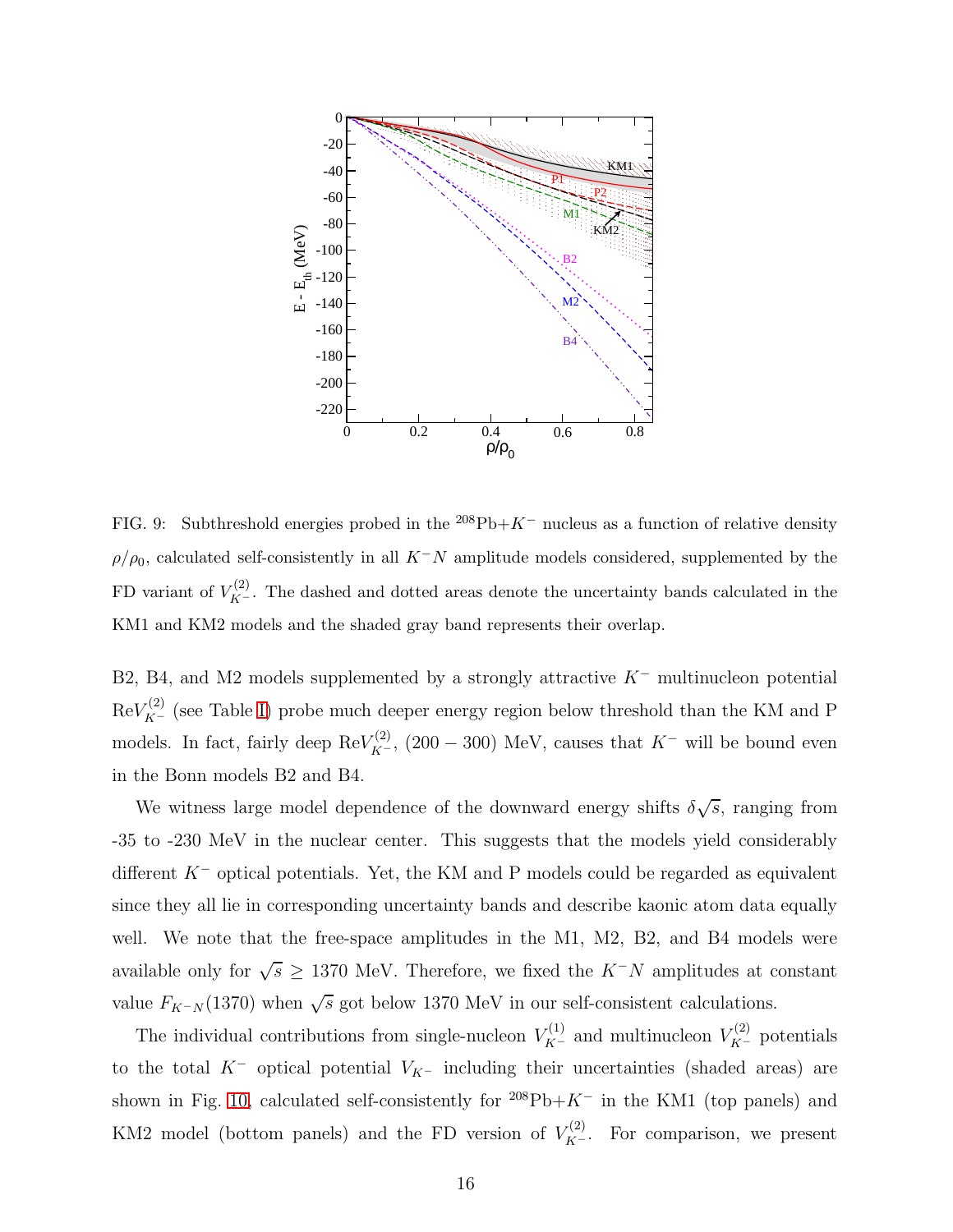

<span id="page-16-0"></span>FIG. 10: The respective contributions from  $K^-N$  (dashed dotted line) and  $K^-NN$  (dashed line) potentials to the total real (left) and imaginary (right)  $K^-$  optical potential in the <sup>208</sup>Pb+ $K^$ nucleus, calculated self-consistently in the FD version of KM1 (top) and KM2 (bottom) models. The shaded areas denote the uncertainty bands. The  $K^-$  single-nucleon potential (KN, blue solid line) calculated in the KM model (i.e. w/o multinucleon interactions) is shown for comparison.

the single-nucleon  $K^-N$  potential (KN, blue solid line) derived from the  $K^-N$  amplitude model KM without considering multinucleon interactions. The contribution from  $\text{Re}V_{K^-}^{(2)}$  to the total real K−-nucleus potential is repulsive in the KM1 model, as well as in the P1 and P2 models (not shown in the figure). As a result, the total  $K^-$ -nucleus potential including multinucleon processes is less attractive than the original single-nucleon K−-nucleus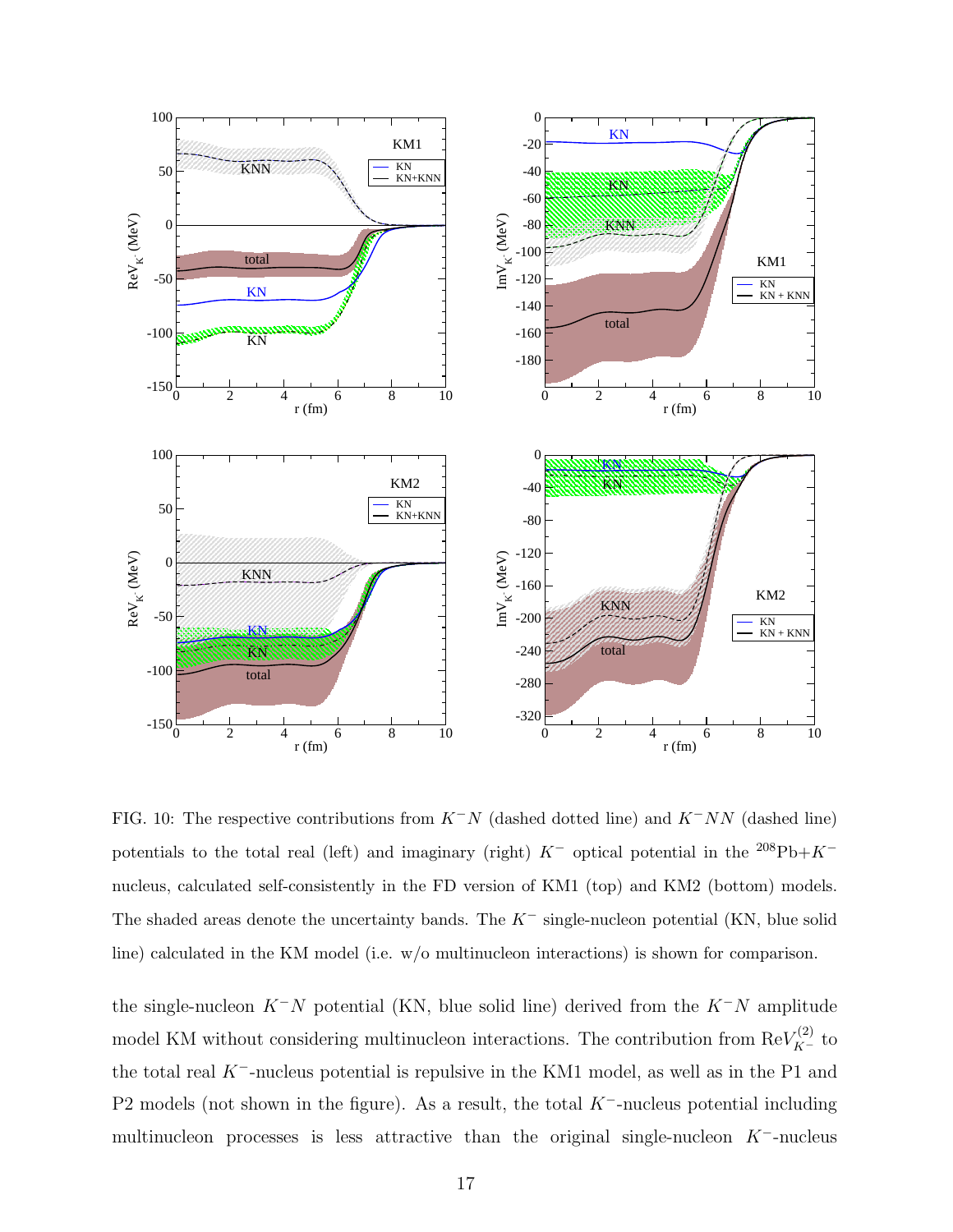potential. In the KM2 model the contribution from  $V_{K^-}^{(2)}$  brings additional attraction to the total potential due to positive sign of the effective amplitude ReB (see Table [I\)](#page-14-0). However, the extensive uncertainty band in Fig. [10](#page-16-0) proves that the sign of ReB in the KM2 model is insignificant. The  $V_{K^-}^{(1)}$  part of the optical potential in the KM1 and KM2 models (as well as in other models) differs from the original single-nucleon  $K^-N$  potential due to the different subthreshold energy shift (see Fig. [9](#page-15-0) and Fig. [4\)](#page-9-0). The uncertainties in the  $K^-N$  part arise from variations of  $\delta\sqrt{s}$  caused by the uncertainties in total K<sup>-</sup>-nuclear potential. The depths of the total Re $V_{K^-}$  in the KM1(2), P1(2), and M1 models including the multinucleon potential  $V_{K^-}^{(2)}$  are of the range  $\simeq$  (50 – 100) MeV (not quoting uncertainties).

Adding  $K^-$  multinucleon absorptions dramatically increases the depth of the total imaginary  $K^-$  potential as illustrated in the right panels of Fig. [10.](#page-16-0) In the KM models (as well as P models, not shown in the figure), ImV<sub>K</sub>- is much deeper than ReV<sub>K</sub>- for both values of  $\alpha$  even when the uncertainties are taken into account. The K<sup>-</sup> multinucleon processes contribute substantially to  $K^-$  absorption mainly in the interior of a nucleus. As a result, the depth of ImV<sub>K</sub>-  $\simeq$  (70 – 170) MeV in the KM1, P1, and M1 models and ImV<sub>K</sub>-  $\simeq$  270 MeV in the KM2 and P2 models (not quoting uncertainties). The range of  $V_{K^-}^{(2)}$  potential is considerably smaller than the range of the  $V_{K^-}^{(1)}$  potential and thus in the surface region of a nucleus,  $K^-$  single-nucleon absorption dominates in accordance with experimental findings [\[20](#page-22-16)[–22](#page-22-17)].

The B2, B4, and M2 models yield the real part of the total K−-nucleus potential extremely deep, ~ (200 – 300) MeV in the nuclear interior, thanks to a strongly attractive Re $V_{K^-}^{(2)}$ . On the contrary, the imaginary part of the  $V_{K^-}$  potentials in these models is shallower than in the KM1 model.

Next, we evaluated the fractions of the  $K^-$  single- and multinucleon absorptions as a ratio of Im $V_{K^-}^{(1)}$  and Im $V_{K^-}^{(2)}$  with respect to the total imaginary  $K^-$  potential Im $V_{K^-}$ . These ratios are depicted in Fig. [11](#page-18-0) as a function of radius, calculated self-consistently for the 1s  $K^$ state in <sup>208</sup>Pb using the KM1 model and HD, TR, and FD options for  $V_{K^-}^{(2)}$ . For comparison, the relative density  $\rho/\rho_0$  (thin dotted line) is shown here as well. Since the range and density dependence of  $V_{K^-}^{(1)}$  and  $V_{K^-}^{(2)}$  potentials is different (see Fig. [10\)](#page-16-0) the relative contribution of Im $V_{K^-}^{(1)}$  and Im $V_{K^-}^{(2)}$  to  $K^-$  absorption is changing with the radius (density). In the surface region of a nucleus, the dominant process is the  $K^-$  absorption on a single nucleon, while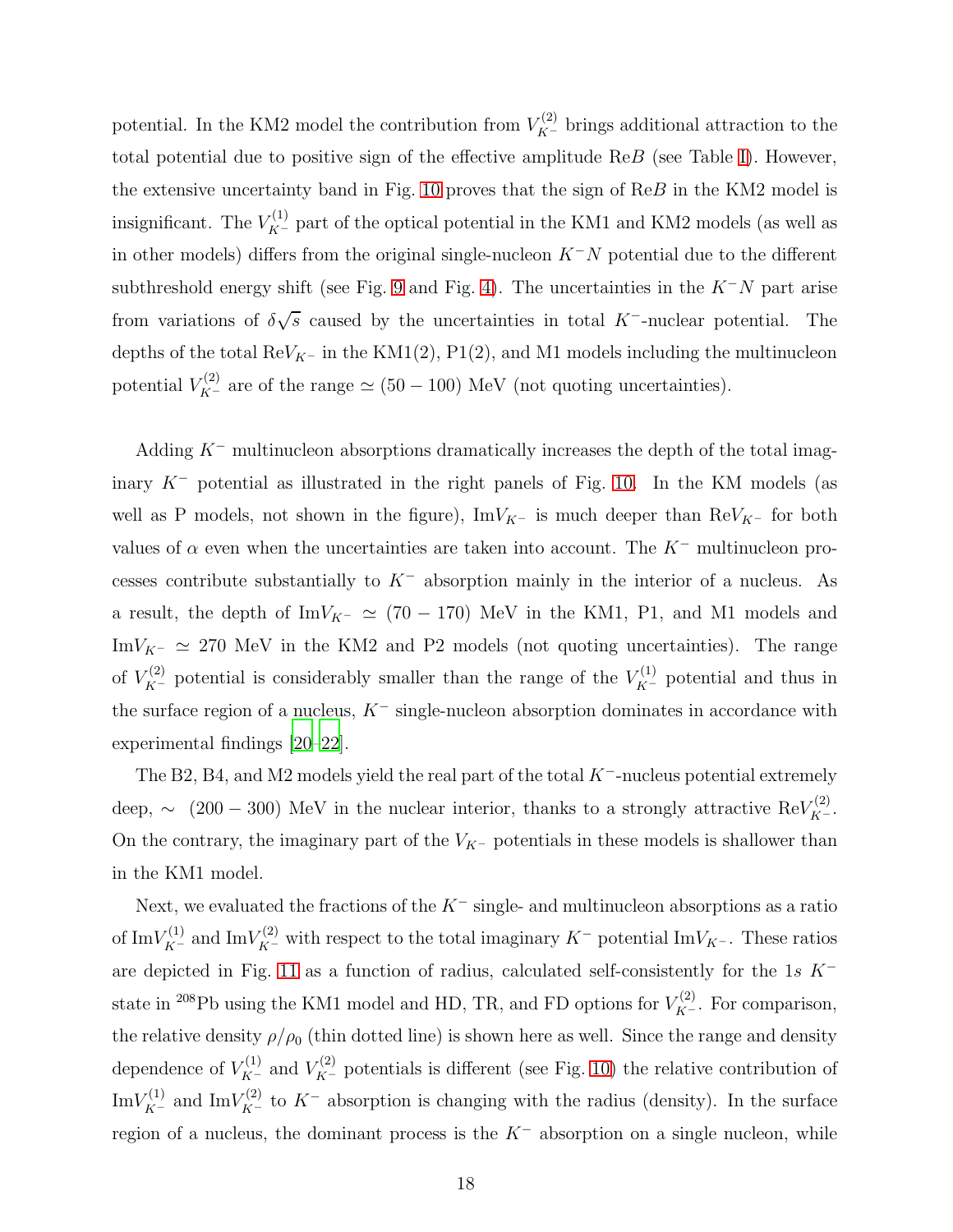

<span id="page-18-0"></span>FIG. 11: The ratio of  $\text{Im}V_{K^-}^{(1)}$  (dashed line) and  $\text{Im}V_{K^-}^{(2)}$  (solid line) potentials to the total  $K^$ imaginary potential ImV<sub>K</sub>− as a function of radius, calculated self-consistently for the 1s K<sup>−</sup> state in <sup>208</sup>Pb using the KM1 model and different options for the  $K^-$  multinucleon potential. The relative nuclear density  $\rho/\rho_0$  (dotted line) is shown for comparison.

in the nuclear interior, the single-nucleon absorption is reduced due to the vicinity of the  $\pi\Sigma$  threshold and multinucleon absorption prevails. All three higher-density versions of  $V_{K^-}^{(2)}$ yield the same fractions of single- and multinucleon absorption at the nuclear surface and differ slightly from each other inside the nucleus.

The above discussed  $K^-N$  amplitude models supplemented by  $K^-$  multinucleon interactions described by the phenomenological potential  $V_{K^-}^{(2)}$  were applied to calculations of  $K^-$ -nuclear bound states in various nuclei across the periodic table. We considered all three extrapolations HD, TR, and FD of  $V_{K^-}^{(2)}$ .

In Table [II](#page-23-0) we present 1s K<sup>−</sup> binding energies  $B_{K}$ - and widths  $\Gamma_{K}$ -, calculated in the KM and P models, respectively. For comparison, we show also  $K^-$  binding energies and widths calculated only with the underlying chirally-inspired  $K^-$  single-nucleon potential. In these models which provide reasonable description of kaonic atom data and fractions of  $K^-$  singleand multinucleon absorptions at rest,  $K^-$  widths increase considerably after including  $K^$ multinucleon processes, while  $K^-$  binding energies change only slightly (they decrease in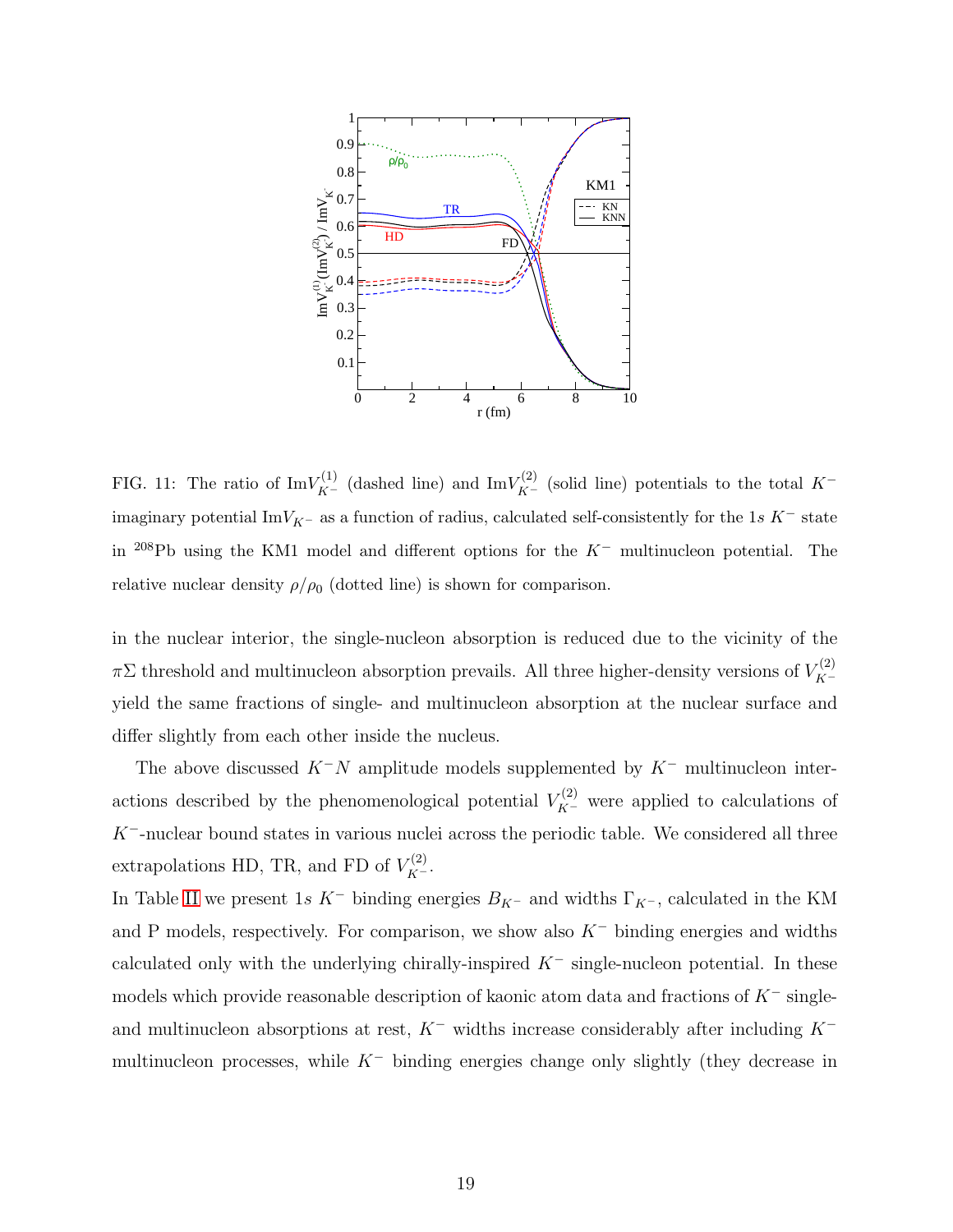KM1, P1, and P2<sup>2</sup> models and increase in KM2 model). For the FD multinucleon potentials  $V_{K^-}^{(2)}$ , the antikaon is unbound in the vast majority of nuclei. In <sup>90</sup>Zr and <sup>208</sup>Pb, we found 1s K<sup>-</sup> quasi-bound states, however, the K<sup>-</sup> binding energies of such states are small and widths are huge, one order of magnitude larger than the binding energies. For other variants of  $V_{K^-}^{(2)}$  potential, HD and TR,  $K^-$  widths are of order ~ 100 MeV but again, the binding energies are much smaller than the widths in most nuclei. The smallest K<sup>−</sup> widths are predicted in the P model for  $\alpha = 1$  and the HD option, nevertheless, they still exceed noticeably the binding energies. These results hold generally and remain valid even when the uncertainties in the multinucleon potential  $V_{K^-}^{(2)}$  are taken into account.

For completeness, we show in Table [III](#page-24-0) binding energies and widths of the  $K^-$  1s states in <sup>16</sup>O and <sup>208</sup>Pb, calculated in M1, M2, B2, and B4 models and FD variant of  $V_{K^-}^{(2)}$ . Unlike KM and P models, these models give K<sup>−</sup> quasi-bound states for the FD option also in <sup>16</sup>O due to strongly attractive  $K^-$  multinucleon interactions. However, the predicted  $K^-$  binding energies are again much smaller than the widths (except the B4 model which yields comparable binding energies and widths). However, it is to be stressed that none of the models in Table [III](#page-24-0) reproduces experimental values of the fractions of K<sup>−</sup> single- and multinucleon absorptions at rest.

Table [IV](#page-24-1) presents the binding energies and widths of  $K^-$  quasi-bound states in <sup>208</sup>Pb, calculated in the KM1 model with FD and HD options of the multinucleon potential. The binding energies and widths of  $K^-$  states calculated with the underlying  $K^-N$  single-nucleon potentials (KN) are presented here for comparison. The  $K^-N \to \pi Y$  conversion widths are gradually increasing in excited states as  $\delta\sqrt{s}$  is moving away from the  $\pi\Sigma$  threshold. However, the increase in the KM model is not as pronounced as in the P model [\[15\]](#page-22-11) where the difference between the  $K^-$  widths due to  $K^-$  single-nucleon absorption in the 1s and 1i states is  $\simeq 35$  MeV (compare also  $\Gamma_{K^-}$  of excited states in <sup>40</sup>Ca for various K<sup>-</sup>N amplitude models in Fig. [8\)](#page-12-0). For the HD option of multinucleon potential, the  $K^-$  binding energies are smaller and widths are more than twice larger than in the KN case. In the FD version of  $V_{K^-}^{(2)}$ , the number of excited  $K^-$  quasi-bound states is considerably reduced because of

<sup>&</sup>lt;sup>2</sup> For the FD variant of the P2 model, we had to scale huge imaginary part ImV<sub>K</sub>− by factor 0.8 in order to get fully converged self-consistent solution of the Klein-Gordon equation Eq. [\(1\)](#page-4-1). The calculation with the unscaled imaginary potential is not numerically stable due to extremely strong  $K^-$  absorption — the non-converged  $\Gamma_{K^-} > 500$  MeV while the corresponding  $B_{K^-} < 15$  MeV.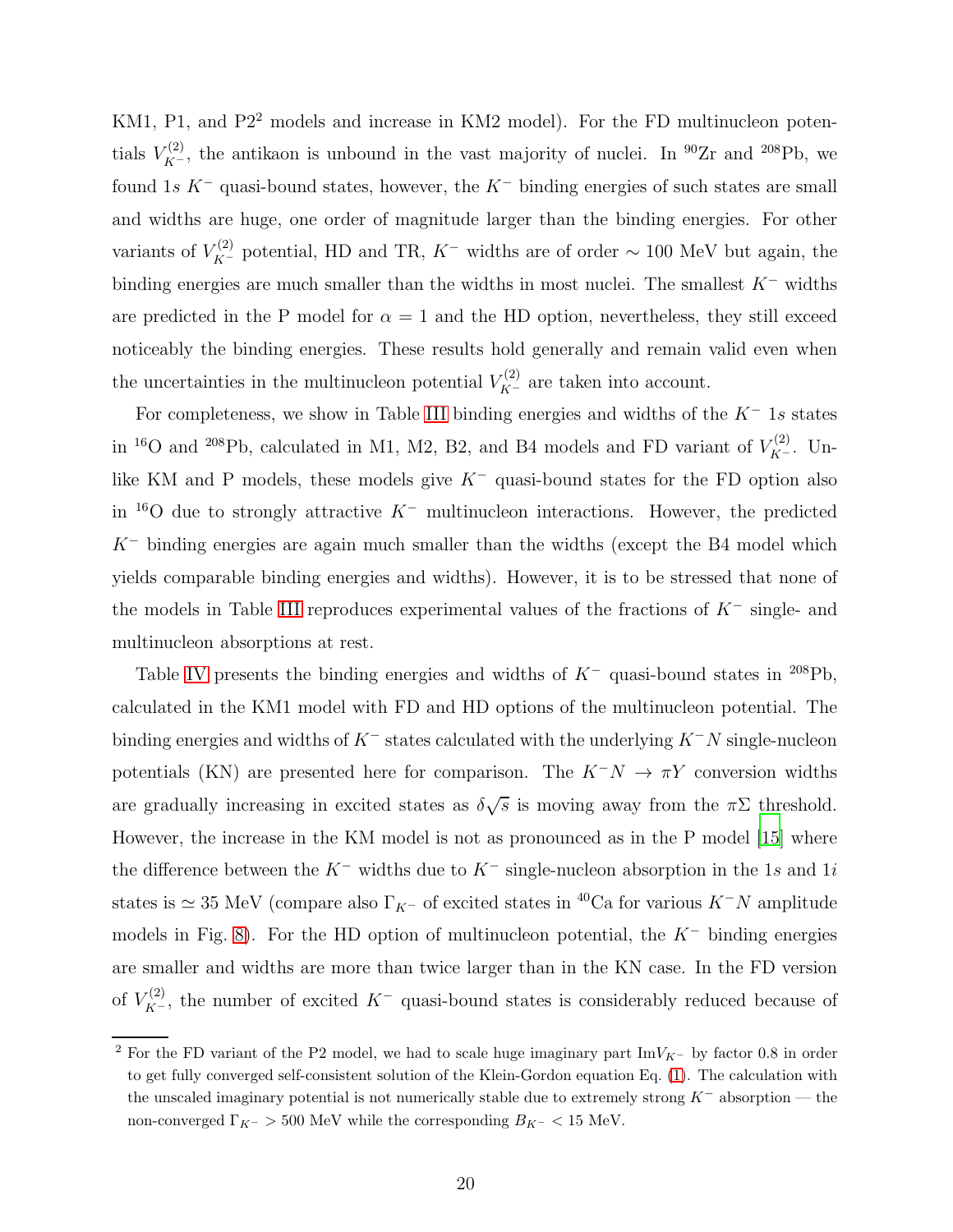strong  $K^-$  absorption.

### <span id="page-20-0"></span>IV. CONCLUSIONS

We performed calculations of  $K^-$  nuclear quasi-bound states using  $K^-$ -nucleus optical potentials derived self-consistently from  $K^-N$  amplitudes, obtained within several recent chirally-motivated meson-baryon coupled-channel models. Following analyses of Friedman and Gal [\[17,](#page-22-14) [18](#page-22-13)] these models need to be supplemented by a phenomenological term representing K<sup>−</sup> multinucleon interactions in order to fit kaonic atom data. Though only the P and KM models are able to reproduce at the same time the experimentally determined fractions of  $K^-$  single-nucleon absorption at rest [\[18\]](#page-22-13), we considered also the other  $K^-N$ amplitude models in order to explore model dependence of our calculations. The main aim of our work was to assess the effect of the  $K^-$  multinucleon processes on binding energies and widths of kaonic nuclear states.

First, we constructed the chirally-motivated  $K^-$  single-nucleon part of the optical potential using 6 different sets of  $K^-N$  amplitudes. In order to account for Pauli correlations in the nuclear medium, we applied the multiple-scattering WRW procedure [\[26\]](#page-22-21). We verified that hadron self-energies, considered in previous calculations of in-medium  $K^-N$  ampli-tudes [\[13,](#page-22-9) [14\]](#page-22-10), affect the  $K^-$  single-nucleon potential only slightly in the energy region relevant to our current calculations. An important aspect of chirally-motivated  $K^-N$  amplitudes is their energy dependence which has to be treated self-consistently, taking into account the non-negligible contribution from  $K^-$  and N momenta. Each out of the considered models gives different depths of  $\mathrm{Re}V_{K^-}$  in a nucleus and thus probes different energy regions below the K<sup>−</sup>N threshold. The resulting K<sup>−</sup> binding energies  $B_{K}$ <sup>-</sup> are then strongly model dependent. The widths of the 1s  $K^-$ -nuclear states come out quite small. The smallest widths  $\Gamma_{K^-}$  are predicted by the Murcia model M1, whereas the KM model predicts the  $K^-$  widths three times as large.

Next, we added to each  $K^-$  single-nucleon potential  $V_{K^-}^{(1)}$  a corresponding phenomenological multinucleon potential  $V_{K^-}^{(2)}$ , parameters of which were recently fitted to kaonic atom data [\[18](#page-22-13)]. Since the kaonic-atom data probe the K<sup>−</sup> optical potential reliably up to at most ~ 50% of  $\rho_0$ , we considered three different scenarios for extrapolating  $V_{K^-}^{(2)}$  to higher densities,  $\rho \geq 0.5\rho_0$ . Though the applied models differ widely in the subthreshold region,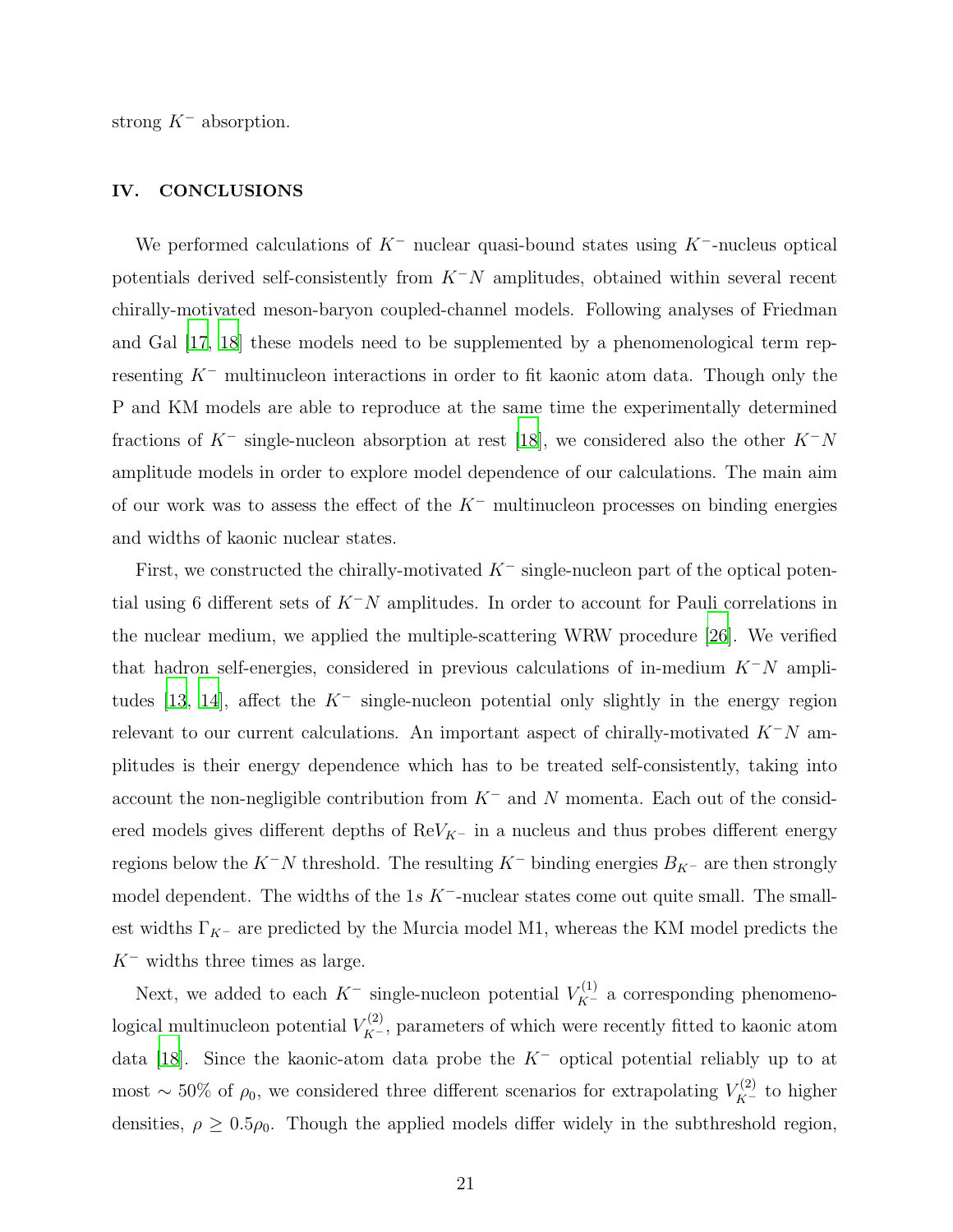our calculations lead to some quite general conclusions, valid for each of the K−-nucleus interaction models. We found that the  $K^-$  multinucleon absorption gives rise to substantial increase of the widths of K−-nuclear states. The K<sup>−</sup> widths exceed considerably the K<sup>−</sup> binding energies in the vast majority of nuclei. In the KM and P models, the only models accepted by the analysis of Friedman and Gal [\[18\]](#page-22-13), the FD variant of  $V_{K^-}^{(2)}$  even does not yield any K−-nuclear bound state in most of the nuclei under consideration. We verified that these conclusions remain valid even after taking into account the uncertainties in the multinucleon potential  $V_{K^-}^{(2)}$ .

After exploring various chirally-inspired coupled-channel models of meson-baryon interactions together with a phenomenological  $K^-$  multinucleon part fitted to reproduce the experimental data we feel free to conclude that the widths of  $K^-$ -nuclear quasi-bound states in nuclei with  $A \geq 6$  are considerably larger than their binding energies. Therefore, observation of such states in experiment seems highly unlikely. We believe that our results will stimulate theoretical studies of the role of  $K^-$  multinucleon processes in lighter  $K^-$ -nuclear systems in which few-body techniques are applicable.

#### Acknowledgements

We wish to thank E. Friedman and A. Gal for valuable discussions, and A. Cieply and M. Mai for providing us with the free  $K^-N$  scattering amplitudes. This work was supported by the GACR Grant No. P203/15/04301s.

J. H. acknowledges support from the CTU-SGS Grant No. SGS16/243/OHK4/3T/14. Both J. H. and J. M. acknowledge the hospitality extended to them at the Racah Institute of Physics, The Hebrew University of Jerusalem, during their collaboration visit in November 2016. J. M. acknowledges financial support of his visit provided by the Racah Institute of Physics. J. H. acknowledges financial support of the Czech Academy of Sciences which enabled her stay at the Hebrew University.

- <span id="page-21-0"></span>[1] Y. Akaishi, T. Yamazaki, Phys. Rev. C 65 (2002) 044005.
- [2] T. Yamazaki, Y. Akaishi, Phys. Lett. B 535 (2002) 70.
- [3] W. Weise, Nucl. Phys. **A 835** (2010) 51, and references therein.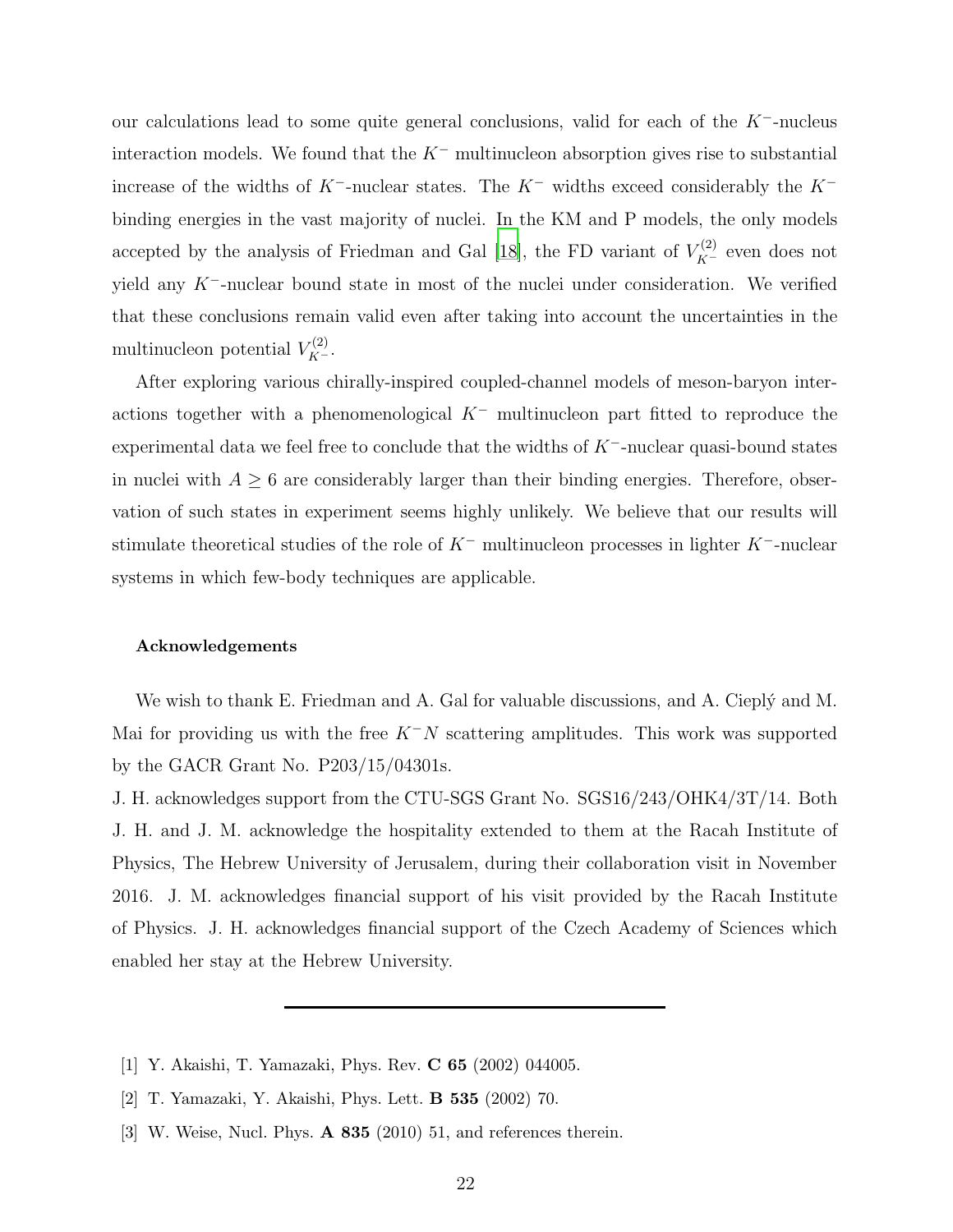- <span id="page-22-1"></span><span id="page-22-0"></span>[4] N.V. Shevchenko, Few Body Syst. 58 (2017) 6, and references therein.
- <span id="page-22-2"></span>[5] Y. Ikeda, T. Hyodo and W. Weise, Nucl. Phys. A 881 (2012) 98.
- [6] A.D. Martin, Nucl. Phys. B 179, 33 (1981), and references therein.
- <span id="page-22-4"></span><span id="page-22-3"></span>[7] M. Bazzi et al (SIDDHARTA Collaboration), Phys. Lett. B 704 (2011) 113.
- <span id="page-22-5"></span>[8] C. J. Batty, E. Friedman, A. Gal, Phys. Rept. 287 (1997) 385.
- <span id="page-22-6"></span>[9] E. Friedman, A. Gal, Phys. Rept. 452 (2007) 89.
- <span id="page-22-7"></span>[10] A. Cieplý, J. Smejkal, Nucl. Phys. **A 881** (2012) 115.
- <span id="page-22-8"></span>[11] Z. H. Guo, J. A. Oller, Phys. Rev. C 87 (2013) 035202.
- <span id="page-22-9"></span>[12] M. Mai and U.-G. Meißner, Nucl. Phys. A 900 (2013) 51.
- <span id="page-22-10"></span>[13] A. Cieplý, E. Friedman, A. Gal, D. Gazda and J. Mareš, Phys. Lett. **B 702** (2011) 402.
- <span id="page-22-11"></span>[14] A. Cieplý, E. Friedman, A. Gal, D. Gazda and J. Mareš, Phys. Rev. C 84 (2011) 045206.
- <span id="page-22-12"></span>[15] D. Gazda, J. Mareš, Nucl. Phys. **A 881** (2012) 159.
- <span id="page-22-14"></span>[16] E. Friedman, A. Gal, C. J. Batty, Phys. Lett. B 308 (1993) 6.
- <span id="page-22-13"></span>[17] E. Friedman, A. Gal, Nuc. Phys. A 899 (2013) 60.
- [18] E. Friedman, A. Gal, Nucl. Phys. A 959 (2017) 66.
- <span id="page-22-15"></span>[19] T. Sekihara, J. Yamagata-Sekihara, D. Jido, Y. Kanada-En'yo, Phys. Rev. C 86 (2012) 065205.
- <span id="page-22-16"></span>[20] H. Davis, F. Oppenheimer, W.L. Knight, F.R. Stannard, O. Treutler, Nuovo Cimento 53 A (1968) 313.
- [21] J.W. Moulder, N.E. Garret, L.M. Tucker, W.M. Bugg, G.T. Condo, H.O. Cohn, R.D. McCulloch, Nucl. Phys. B 35 (1971) 332.
- <span id="page-22-17"></span>[22] C. Vander Velde-Wilquet, J. Sacton, J.H. Wickens, D.N. Tovee, D.H. Davis, Nuovo Cimento 39 A (1977) 538.
- <span id="page-22-18"></span>[23] J. Hrtánková, J. Mareš, Phys. Lett. **B 770** (2017) 342.
- <span id="page-22-19"></span>[24] E. E. Kolomeitsev, N. Kaiser, W. Weise, Phys. Rev. Lett. 90 (2003) 092501.
- <span id="page-22-20"></span>[25] M. M. Sharma, M.A. Nagarajan, and P. Ring, Phys. Lett. B 312 (1993) 377.
- <span id="page-22-21"></span>[26] T. Wass, M. Rho and W. Weise, Nucl. Phys. A 617 (1997) 449.
- <span id="page-22-22"></span>[27] T. Waas, N. Kaiser, W. Weise, Phys. Lett. B 379 (1996) 34; Phys. Lett. B 365 (1996) 12.
- <span id="page-22-23"></span>[28] J. Mareš, E. Friedman, A. Gal, Phys. Lett. **B 606** (2005) 295.
- <span id="page-22-24"></span>[29] E. Friedman, A. Gal, J. Mareš, Nucl. Phys. **A 761** (2005) 283.
- <span id="page-22-25"></span>[30] T. Sekihara, D. Jido, Y. Kanada-En'yo, Phys. Rev. C 79 (2009) 062201(R).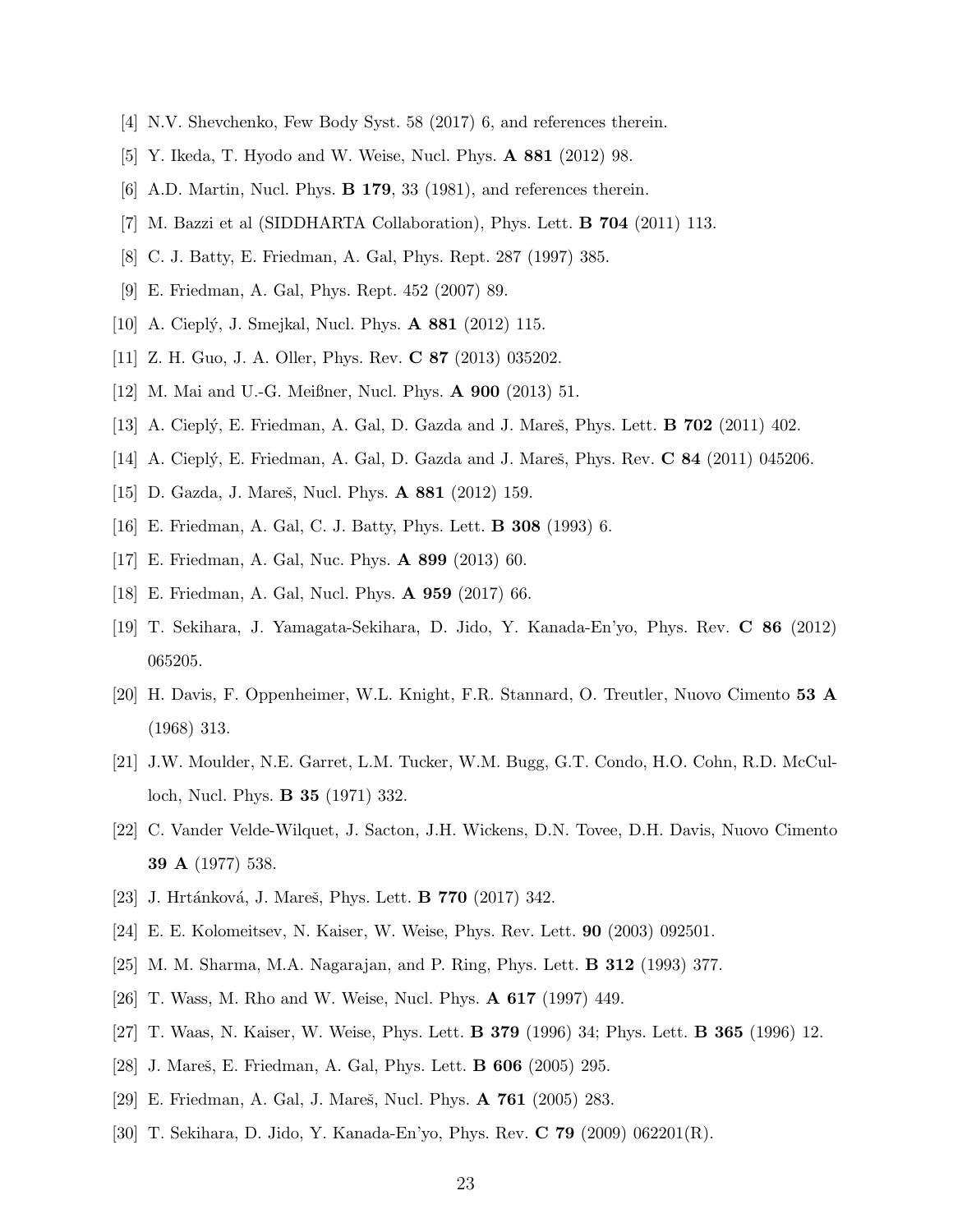| KM model                       |    |     | $\alpha=1$           |                               | $\alpha=2$ |            |               |  |
|--------------------------------|----|-----|----------------------|-------------------------------|------------|------------|---------------|--|
|                                | KN |     | HD TR                | FD                            |            | HD TR      | FD            |  |
| ${}^{6}$ Li $B_{K^-}$ 25       |    | 11  | $\operatorname{not}$ | not                           | 23         | 19         | not           |  |
| $\Gamma_{K^-}$ 45              |    |     |                      | 116 bound bound 122 160 bound |            |            |               |  |
| <sup>12</sup> C $B_{K^-}$ 45   |    |     | 34 20                | not                           | 48 44      |            | not           |  |
| $\Gamma_{K^-}$ 44              |    |     |                      | 114 182 bound                 |            |            | 125 191 bound |  |
| <sup>16</sup> O $B_{K^-}$ 45   |    |     | 34 25                | not                           | 48 46      |            | not           |  |
| $\Gamma_{K^-}$ 40              |    |     |                      | 109 158 bound                 | 121        |            | 167 bound     |  |
| <sup>40</sup> Ca $B_{K^-}$ 59  |    |     | 50 40                | $\operatorname{not}$          |            |            | 64 63 not     |  |
| $\Gamma_{K^-}$ 37              |    |     |                      | 113 164 bound 126             |            |            | 175 bound     |  |
| $^{90}Zr B_{K^-}$ 69           |    |     | 56 47                | 17                            | 72         | 71         | - 30          |  |
| $\Gamma_{K^-}$ 36              |    | 107 | 156 312              |                               | 120        |            | 167 499       |  |
| $^{208}\text{Pb}$ $B_{K^-}$ 78 |    |     | 64 56                | - 33                          |            |            | 80 80 53      |  |
| $\Gamma_{K^-} \, \: 38$        |    |     | 108 153              | 273                           |            |            | 122 163 429   |  |
|                                |    |     |                      |                               |            |            |               |  |
| P model                        |    |     | $\alpha=1$           |                               |            | $\alpha=2$ |               |  |
|                                | KN |     | HD TR FD             |                               | HD         | TR         | FD            |  |
| <sup>6</sup> Li $B_{K^-}$   38 |    | -21 | not not              |                               | 36 28      |            | not           |  |
| $\Gamma_{K^-}$ 40              |    |     |                      | 112 bound bound               |            |            | 133 183 bound |  |
| <sup>12</sup> C $B_{K^-}$ 64   |    | 50  | $35$ not             |                               |            |            | 64 57 not     |  |
| $\Gamma_{K^-}$ 28              |    | 96  |                      | 165 bound                     |            |            | 122 196 bound |  |
| <sup>16</sup> O $B_{K^-}$ 64   |    | 50  | $39$ not             |                               |            |            | 63 59 not     |  |
| $\Gamma_{K^-}$   25            |    | 94  |                      | 142 bound 117 169 bound       |            |            |               |  |
| $^{40}$ Ca $B_{K^-}$   81      |    | 67  | 56                   | not                           | 82         | 79         | not           |  |
| $\Gamma_{K^-}$ 14              |    | 95  | 145                  | bound                         | 120        | 175        | bound         |  |
| $90$ Zr $B_{K^-}$ 90           |    | 74  | 62                   | 19                            | 87         | 85         | not           |  |
| $\Gamma_{K^-}$                 | 12 | 88  | 136                  | 340                           | 114        | 164        | bound         |  |
| $^{208}Pb B_{K^-}$ 99          |    | 82  | 70                   | 37                            | 96         | 92         | $47*$         |  |

<span id="page-23-0"></span>TABLE II: 1s K− binding energies and widths (in MeV) in various nuclei calculated using the single nucleon  $K^-N$  KM amplitudes (denoted KN); plus a phenomenological amplitude  $B(\rho/\rho_0)^{\alpha}$ , where  $\alpha = 1$  and 2, for 'half-density limit' (HD),  $t\rho$  option (TR), and full density option (FD).

\* the solution of the Klein-Gordon equation for  ${\rm Im}V_{K^-}$  scaled by factor 0.8